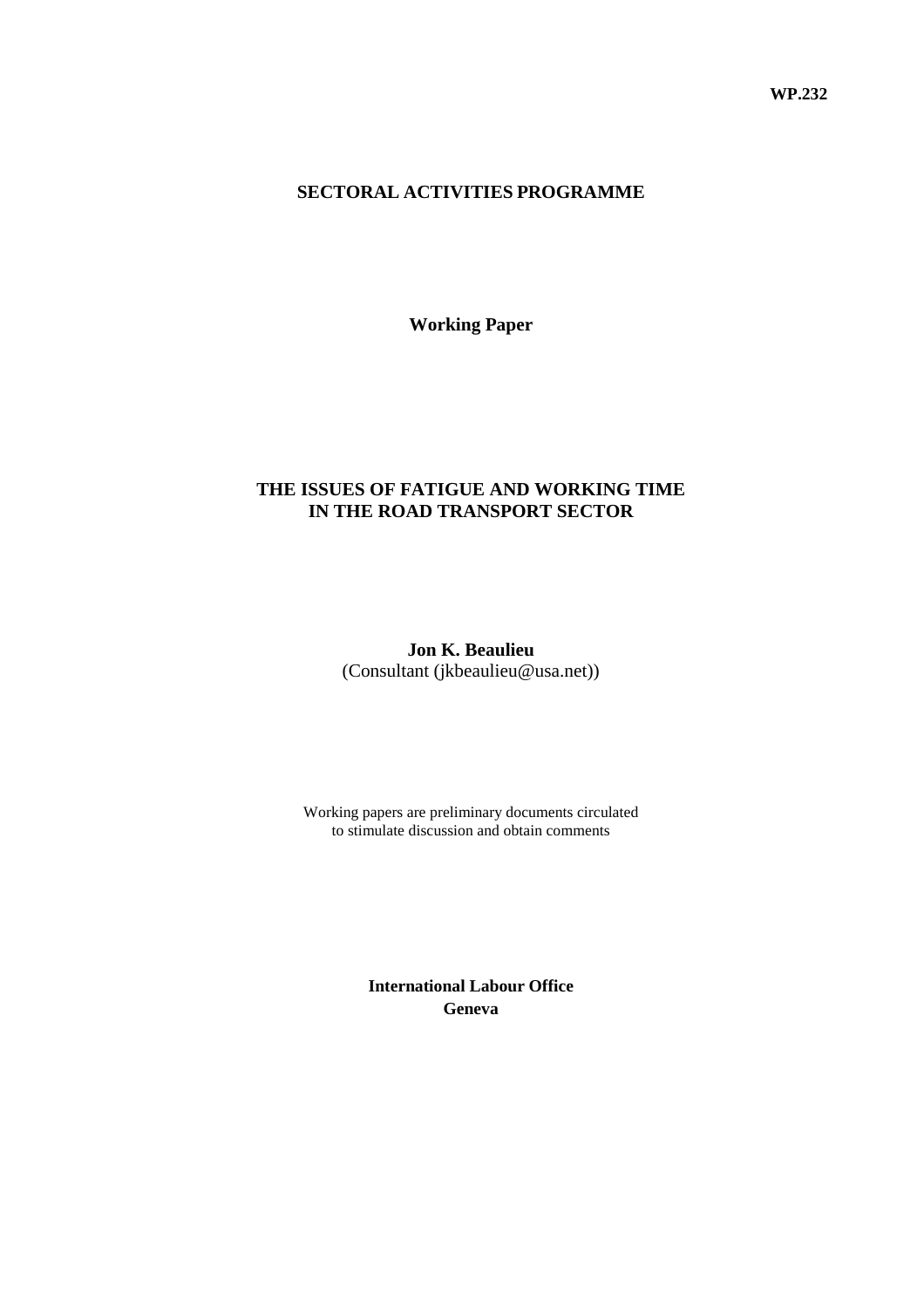#### Copyright © International Labour Organization 2005

Publications of the International Labour Office enjoy copyright under Protocol 2 of the Universal Copyright Convention. Nevertheless, short excerpts from them may be reproduced without authorization, on condition that the source is indicated. For rights of reproduction or translation, application should be made to the Publications Bureau (Rights and Permissions), International Labour Office, CH-1211 Geneva 22, Switzerland. The International Labour Office welcomes such applications.

Libraries, institutions and other users registered in the United Kingdom with the Copyright Licensing Agency, 90 Tottenham Court Road, London W1T 4LP [Fax: (+44) (0)20 7631 5500; email: cla@cla.co.uk], in the United States with the Copyright Clearance Center, 222 Rosewood Drive, Danvers, MA 01923 [Fax: (+1) (978) 750 4470; email: info@copyright.com] or in other countries with associated Reproduction Rights Organizations, may make photocopies in accordance with the licences issued to them for this purpose.

ISBN: 92-2-117719-X (print) 92-2-117720-3 (web pdf)

*First published 2005* 

Visit our web site: www.ilo.org/publns

Printed by the International Labour Office, Geneva, Switzerland

The designations employed in ILO publications, which are in conformity with United Nations practice, and the presentation of material therein do not imply the expression of any opinion whatsoever on the part of the International Labour Office concerning the legal status of any country, area or territory or of its authorities, or concerning the delimitation of its frontiers.

The responsibility for opinions expressed in signed articles, studies and other contributions rests solely with their authors, and publication does not constitute an endorsement by the International Labour Office of the opinions expressed in them.

Reference to names of firms and commercial products and processes does not imply their endorsement by the International Labour Office, and any failure to mention a particular firm, commercial product or process is not a sign of disapproval.

ILO publications can be obtained through major booksellers or ILO local offices in many countries, or direct from ILO Publications, International Labour Office, CH-1211 Geneva 22, Switzerland. Catalogues or lists of new publications are available free of charge from the above address, or by email: pubvente@ilo.org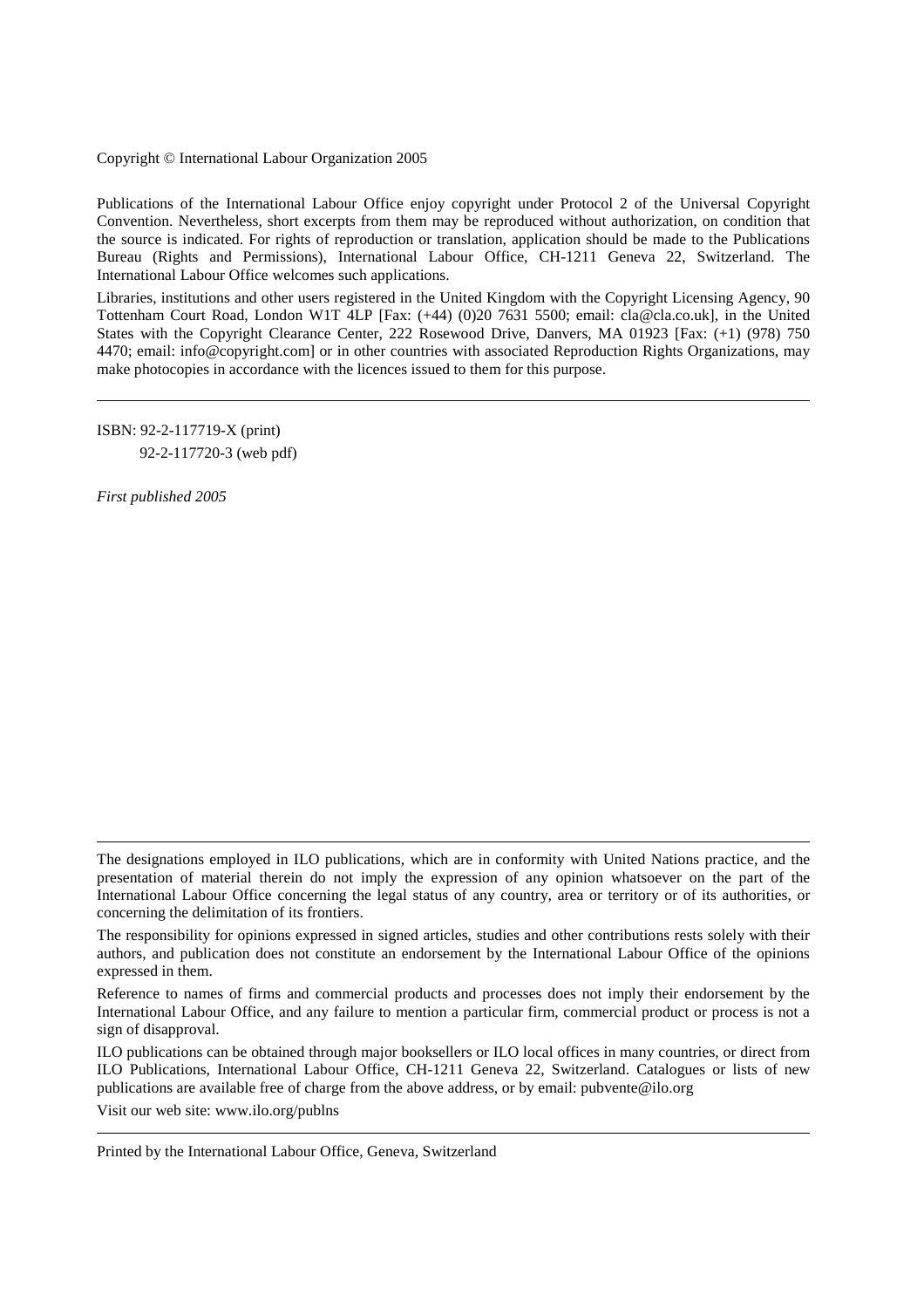# **Foreword**

The Sectoral Activities Department of the ILO commissioned this report in order to draw attention to the links between fatigue and working time in the road transport sector, and to provide its constituents with information on this issue. In addition, this working paper supports the International Transport Workers' Federation's (ITF) international campaign "Fatigue Kills".

Fatigue is a growing health and safety concern for the road transport sector. It is a workplace hazard that is the main cause of thousands of road transport accidents and fatalities each year.

Although fatigue cannot always be avoided, it can be better managed. Governments and employers and workers and their organizations, are making strides to combat fatigue. In particular, some governments are introducing new technologies, better working time legislation and improved enforcement. However, more needs to be done, especially in less developed countries, to improve the situation in the road transport sector.

Preventive strategies can be implemented within the diverse range of political, economical and social environments in which the road transport industry operates. The ILO's constituents, through social dialogue, can play a crucial role in developing and implementing policies which could improve working conditions for drivers and make the roads safer.

This paper provides some insight into the issues of fatigue and working time. It is by no means an in-depth study, but its purpose is to stimulate discussion, and describe some examples of what is happening today to address these serious health and safety issues in the road transport sector. The opinions expressed are those of the author and not necessarily those of the ILO.

> Norman Jennings, Acting Director, Sectoral Activities Department.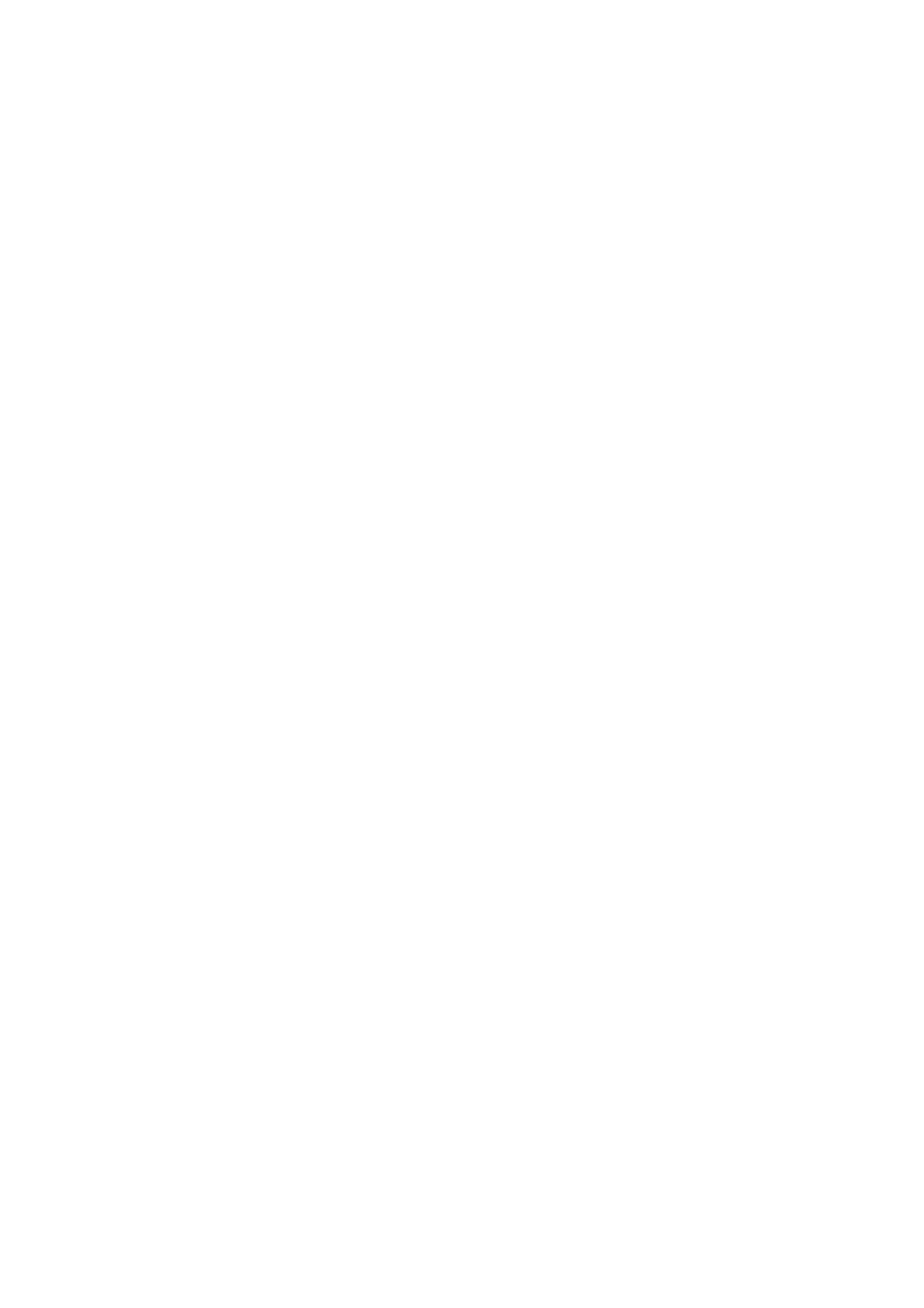# **Contents**

#### Page

|                |      | iii            |
|----------------|------|----------------|
| $\mathbf{1}$ . |      | $\mathbf{1}$   |
|                |      | $\mathbf{1}$   |
|                |      | $\overline{4}$ |
|                | 1.2. | $\overline{4}$ |
|                |      | 6              |
|                |      | $\overline{7}$ |
| 2.             |      | 10             |
|                | 2.1  | 10             |
|                | 2.2. | 10             |
|                | 2.2. | 13             |
|                |      | 13             |
|                |      | 14             |
|                |      | 15             |
|                |      | 16             |
| 3.             |      | 18             |
|                |      | 21             |

### **Boxes**

| 1.2. Burning the midnight oil – Recommendations on addressing fatigue | $\overline{7}$ |
|-----------------------------------------------------------------------|----------------|
|                                                                       | 9              |
|                                                                       | -11            |
|                                                                       | 12             |
|                                                                       |                |
|                                                                       | 19             |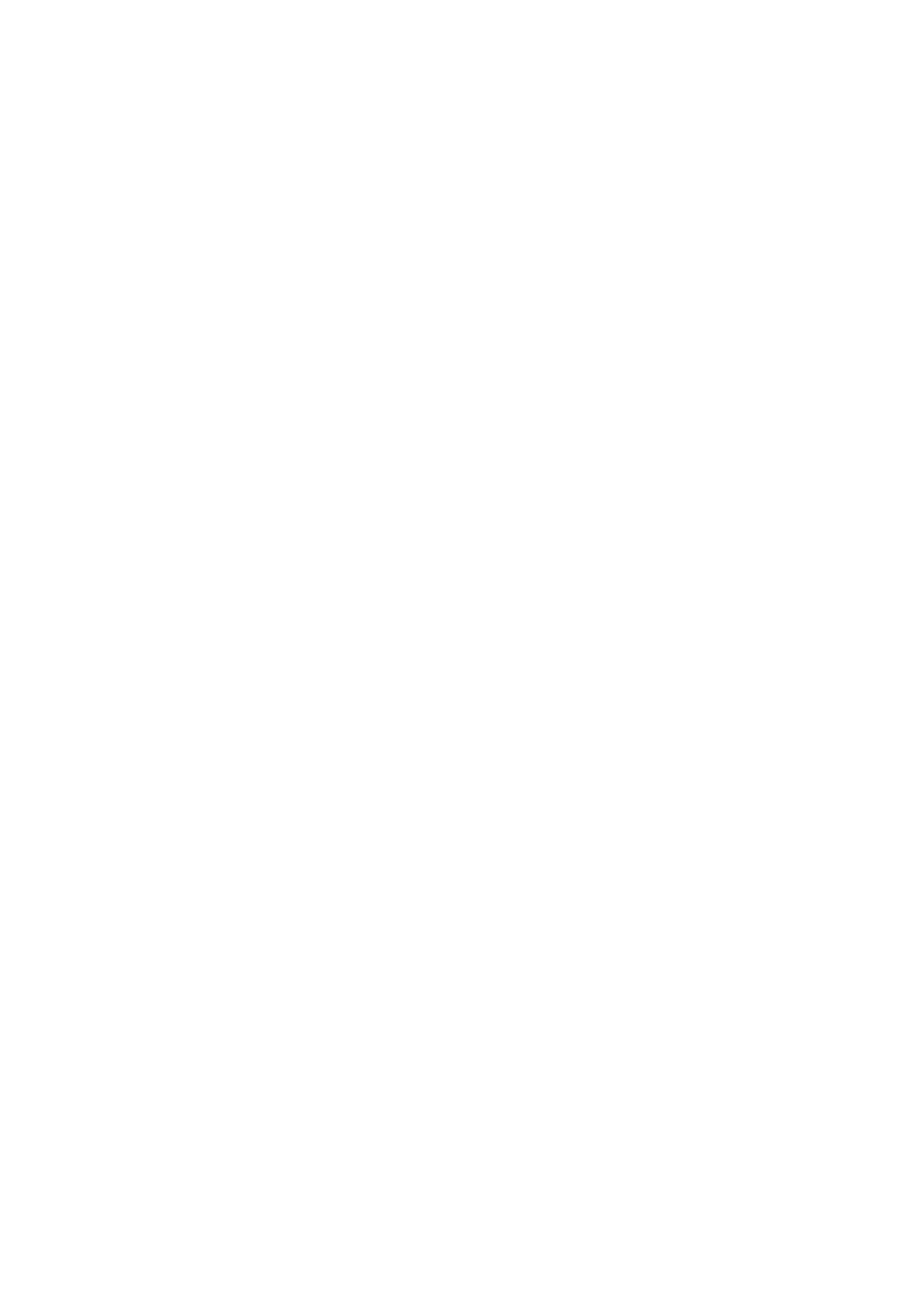# **1. Introduction**

Driver fatigue is one of the biggest safety issues facing the road transport industry today and the most dangerous aspect of driver fatigue is falling asleep at the wheel. Fatigue leads to sleep and lack of sleep is one of the leading causes of fatigue. Research has determined that working time, evening work and inadequate periods of rest all play a role in driver fatigue, and growing attention is being focused on the role of fatigue in workplace accidents.

As the most important health and safety issue facing the sector today, it must be addressed so as to improve working conditions for drivers, but also to protect the public from the possible negative consequences which fatigue can induce.

Governments, employers and workers are all working towards combating fatigue through various means. Tripartite efforts should be encouraged and strengthened through social dialogue in order to improve the situation.

#### **1.1. Fatigue**

#### "*Human fatigue is now recognised around the world as being the main cause of accidents in the transport industry.*" 1

There is no universally accepted definition of fatigue. The European Transport Safety Council has defined it as: "tiredness concerning the inability or disinclination to continue an activity, generally because the activity has been going on for too long".

The following definition and explanation, adopted by the Medical Library, a service of the United States' National Library of Medicine and the National Institutes of Health is provided here to demonstrate how comprehensive the term is. The Library defines fatigue as a feeling of weariness, tiredness, or lack of energy. Synonyms of fatigue are tiredness; weariness; exhaustion and lethargy. It advises that it is different from drowsiness as this is a feeling of the need to sleep, whereas fatigue is a lack of energy and motivation. Drowsiness and apathy (a feeling of indifference or not caring about what happens) can be symptoms of fatigue. In addition, fatigue can be a normal and important response to physical exertion, emotional stress, boredom, or lack of sleep. However, it can also be a non-specific sign of a more serious psychological or physical disorder. Since fatigue is a common complaint, sometimes a potentially serious cause may be overlooked.

The Library also points out that there are many possible physical and psychological causes of fatigue. In addition to the loss of sleep, some of the more common causes are:

- anaemia (including iron deficiency anaemia);
- sleep disorders such as insomnia, sleep apnoea, or narcolepsy;
- ongoing pain;
- an allergy that leads to hay fever or asthma;

<sup>&</sup>lt;sup>1</sup> Australian House of Representatives Standing Committee on Communications, Transport and the Arts: Report: *Beyond the Midnight Oil: An inquiry into managing fatigue in transport* (Canberra, 2000).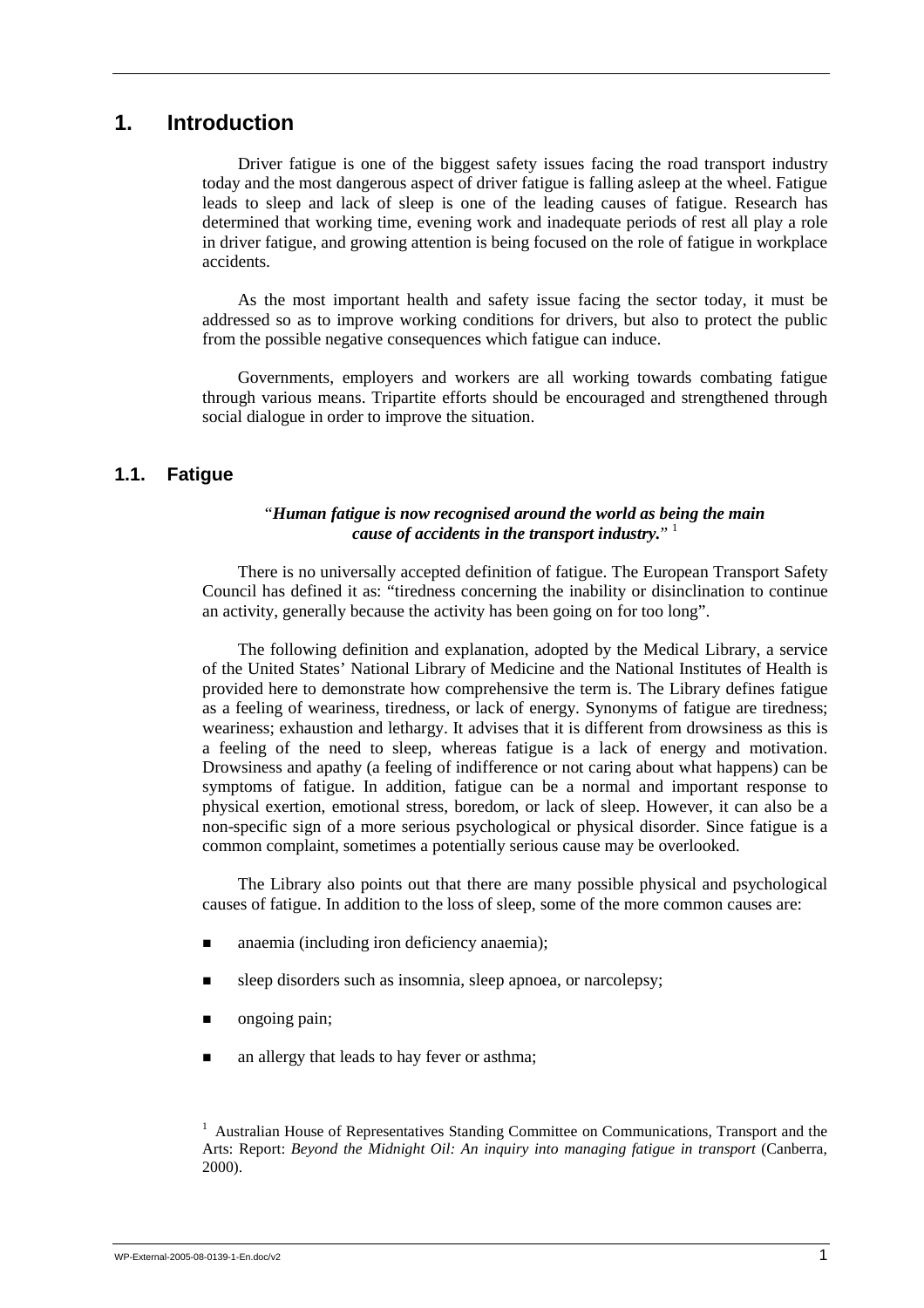- $\blacksquare$  an underactive thyroid (hypothyroidism);
- $\blacksquare$  use of alcohol or illegal drugs like cocaine, especially with regular use;
- $\blacksquare$  depression or grief.

Fatigue can also accompany the following illnesses:

- **Infection, especially one that takes a long time to recover from or treat, like bacterial** endocarditis (infection of the heart muscle or valves), parasitic infections, AIDS, tuberculosis, and mononucleosis;
- $\blacksquare$  congestive heart failure;
- **diabetes:**
- $\blacksquare$  chronic liver or kidney disease;
- Addison's disease:
- **n** anorexia or other eating disorders:
- **u** arthritis:
- autoimmune diseases such as lupus;
- $\blacksquare$  malnutrition
- $\blacksquare$  cancer. <sup>2</sup>

**Drivers' symptoms of fatigue can include**:

- **loss of alertness;**
- ! **difficulty keeping eyes in focus;**
- ! **frequent yawning;**
- **loss of concentration and wandering thoughts;**
- ! **reduced awareness of surroundings apparent sudden appearance of other vehicles behind or in front of the truck;**
- memory lapses;
- ! **failure to check rear view mirrors as frequently as normal;**
- unconscious variations in speed;
- ! **erratic changing;**
- ! **driving too slow or too fast;**

<sup>2</sup> Information obtained from http://www.nlm.nih.gov/medlineplus/ency/article/003088.htm, 25 July 2005.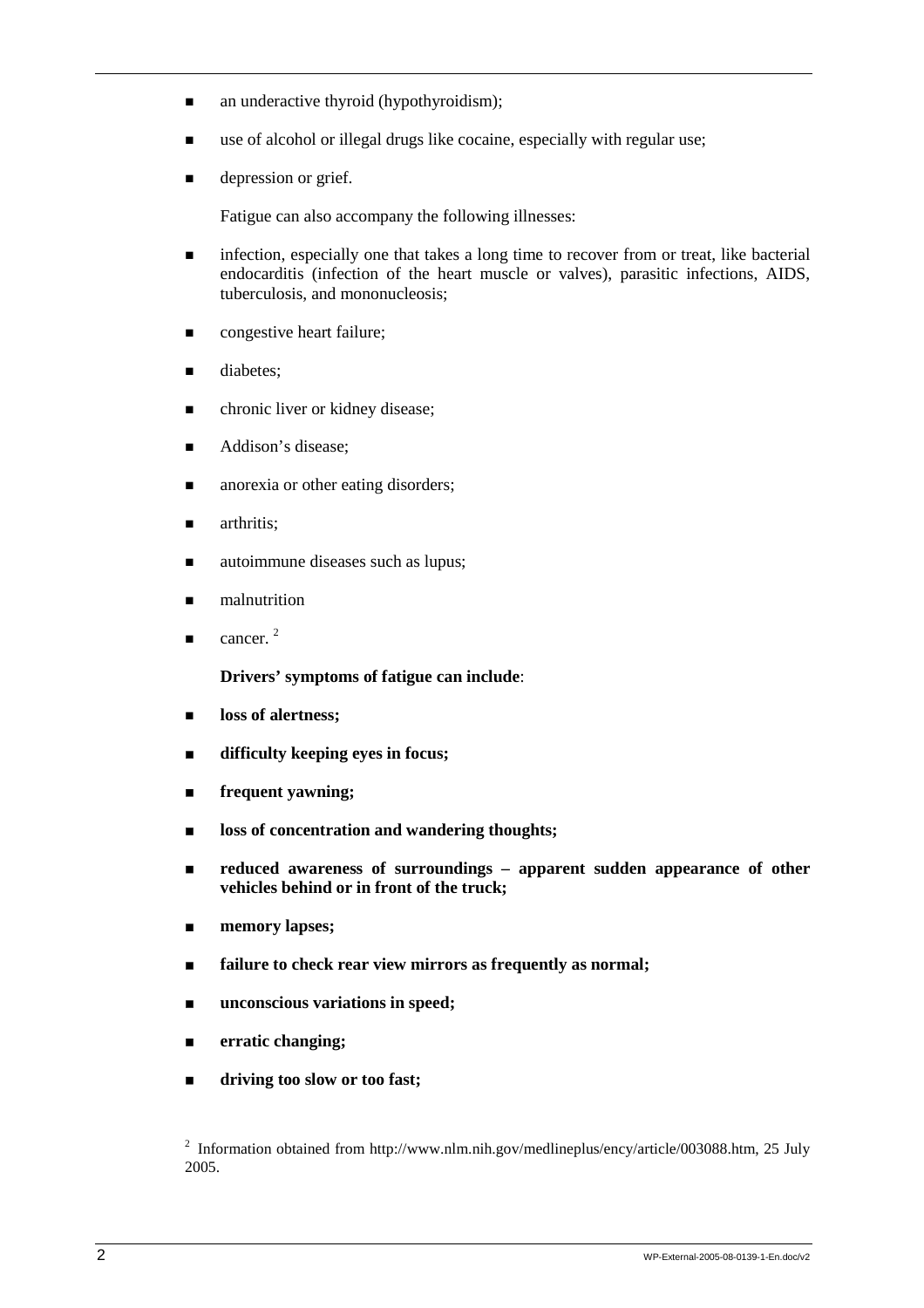#### ! **drifting out of the lane;**

#### ! **missing a turn-off. [Emphasis added.]**

Lack of sleep is considered to be one of the primary causes of fatigue. Everyone maintains a basic sleep requirement that varies, but the average is seven to eight hours per day. Therefore if a person does not get a full night's sleep, he/she is more likely to be fatigued the following day. One study examined 238 bus drivers who drive on the Northern Pan American Highway of Peru. More than 45 per cent admitted to having an accident. About 55 per cent slept less than six hours per day, and 31 per cent had slept less than six hours in the 24 hours before answering the survey, and 80 per cent were in the habit of driving more than five hours without stopping for a break.<sup>3</sup> It is recognized that losing as little as two hours of sleep can affect reaction time, mental functioning and alertness.

A commercial driver spending several nights on the road in abnormal sleeping conditions (81 per cent of the drivers in the Peruvian study said they always slept in the lower luggage compartment of the bus while another driver was driving the bus or when the bus was parked in the bus terminal) and limited sleep will accumulate hours of sleep deprivation. If a sleep debt becomes too large, the brain will eventually go to sleep involuntarily. This is called micro-sleep. Micro-sleep only lasts for a brief period, but they can be very hazardous if it occurs while driving. **For example, if a driver has a microsleep for just one second while travelling at a speed of 100 km/h, the vehicle will have gone 28 metres without the driver in control.** <sup>4</sup>  **[Emphasis added.]**

Studies of driving tasks show that the length of time spent on a task affects the quality of performance. As more time is spent on a task the level of fatigue increases, the time to react is slowed, attention and judgment are reduced, and the chances of falling asleep during the task are increased.<sup>5</sup>

#### **1.1. The history of the word "fatigue"**

"Fatigue" first appeared in the 16th century as a description of tedious duty; a sense that has persisted in military terms. In the early 19th century, its usage began to shift. Modern life was fast and exhilarating, and its technologies – notably the railways – provoked equal feelings of excitement and fear.

In 1857, the French physician E. A. Duschene identified the joint pains reported by train drivers as "la maladie des mécaniciens" – arthritis caused by the vibrations of locomotives. Travellers' bodies could not cope with hours of clattering: muscles tired and sensory organs wore out. New interest in the diagnosis of "railway fatigue" was sparked when the British railway companies became legally responsible for the safety of their passengers in 1864.

But fatigue was not only physical. Victorian physiology regarded the soul as something that could be exhausted by overstimulation of the body or mind. Therefore, fatigue was not just physical, but also mental.

The idea of modern life as being fatiguing has persisted. One could review debates over the factors associated with chronic fatigue syndrome. The question, however, remains: does modern life make you ill?

Source: Barnett, R: *The Lancet*, Vol. 366, No. 9479, 2 July 2005, p. 21.

<sup>3</sup> Rey de Castro, J. Gallo, J. Loureiro, H.: "Tiredness and sleepiness in bus drivers and road accidents in Peru: a quantitative study", in *Pan American Journal of Public Health*, 16 July 2004.

4 Land Transport New Zealand: Factsheet No. 24, June 2005, at http://www.ltsa.govt.nz/factsheets/ 24.html.

5 ibid.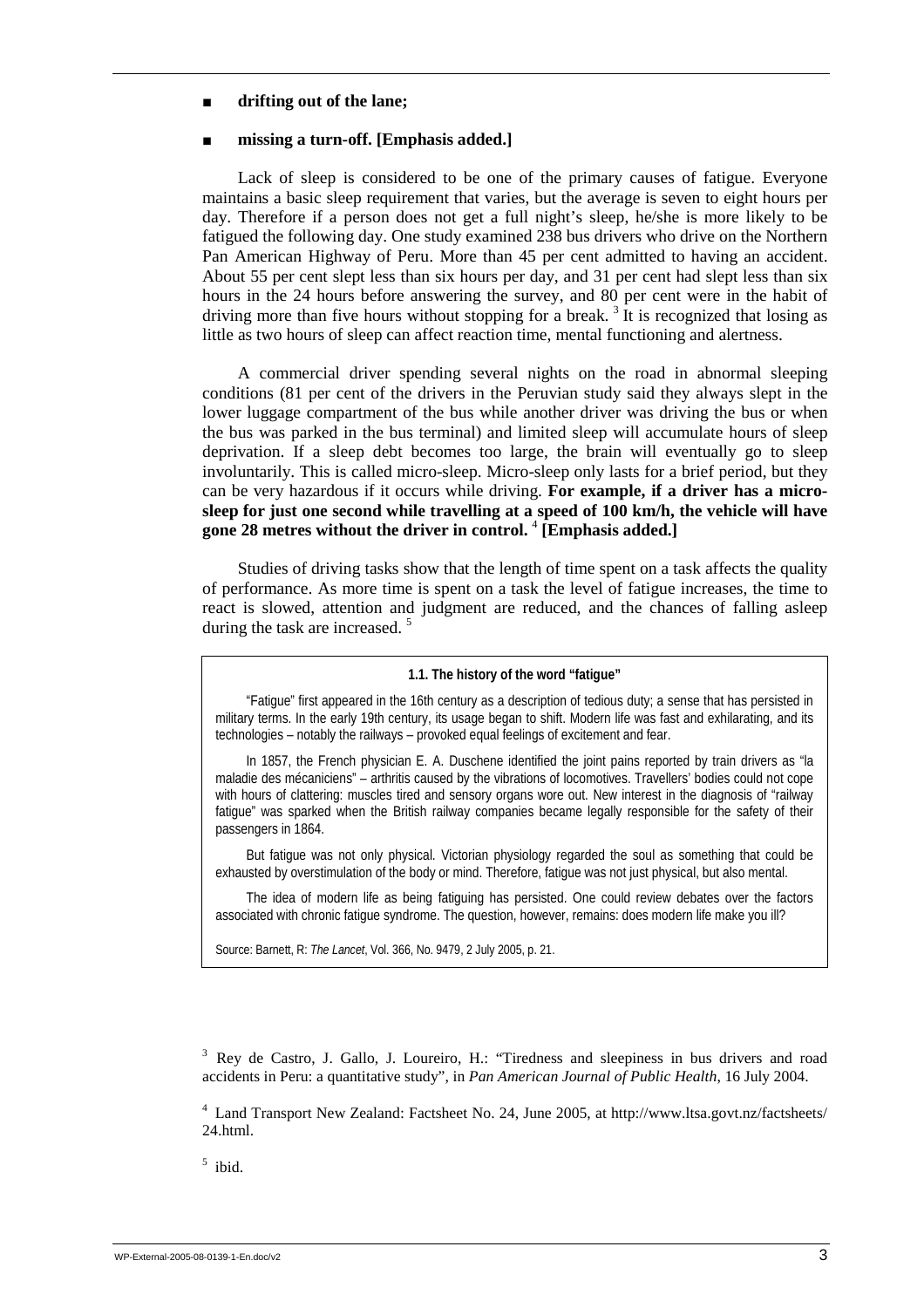#### *1.1.1. Sleep disorders*

People most often affected by fatigue are those who have sleep disorders, as sleep disorders disrupt the quality and quantity of sleep a person gets. Insomnia, sleep apnoea, or narcolepsy are possible causes of fatigue, but the most common disorder is sleep apnoea. This disorder affects approximately 5 per cent of the middle-aged population. In sleep apnoea, the person's throat relaxes so much that they stop breathing. The sleeper gasps, wakes up enough to start breathing normally, and proceeds to sleep without being aware of any problem. This can occur as often as 600 times a night, leaving the person extremely tired the following day. The most common risk factors for sleep apnoea are being overweight, male and middle-aged.

A study performed on more than 400 Brazilian and Portuguese truck drivers noted that sleep disorders were present in 35.4 per cent of the Brazilians and 21.5 per cent of the Portuguese drivers. In addition, excessive daytime sleepiness was recorded in 32 per cent of the Brazilians and in 21 per cent of the Portuguese.  $6$  Although it is a small sample, this is a high ratio for an occupation where being alert saves lives.

### **1.2. Fatigue and accidents**

Fatigue causes a loss of alertness in a driver, which is accompanied by poor judgment, slower reaction time and decreased skill levels. In addition, a driver's ability to concentrate and make critical decisions is reduced, and it takes longer to interpret and understand a traffic situation. It is a significant problem in the road transport sector in terms of the health and quality of life of drivers, as well as in the potential for accidents. Therefore it is an important health and safety issue for the road transport sector.

All of these effects can lead to accidents. Data from a number of countries such as the United States, Israel, Germany and Sweden demonstrate that falling asleep at the wheel accounts for a considerable proportion of vehicle accidents on motorways, and the majority of these involve long-haul drivers.

In New Zealand between 2002 and 2004, driver fatigue was identified as a contributing factor in 134 fatal crashes and 1,703 injury crashes (approximately 11 per cent of fatal crashes and 6 per cent of injury crashes each year). Australian estimates indicate that fatigue accounts for up to 30 percent of single-vehicle crashes in rural areas.<sup>7</sup> Official statistics in South Africa show similar trends – with fatigue contributing to 25 to 35 per cent of all fatal accidents.  $8$ 

Driver fatigue in the United States, considered to be the most important road safety factor for large trucks, accounts for approximately 100,000 heavy vehicle accidents and 1,500 fatalities per year, according the National Transportation Safety Board. Fatigue is a factor in an estimated 30 to 40 per cent of trucking accidents and 15 per cent of fatal crashes involving trucks. It is also estimated that the annual cost of fatigue related trucking accidents in the United States is US\$5 billion.

<sup>&</sup>lt;sup>6</sup> Souza, José Carlos: "Sleep, habits, quality of life and accidents in truck drivers of Brazil and Portugal". *Arq. Neuro-Psiquiatr.*, Dec. 2004, Vol. 62, No. 4, pp. 1113-1114. ISSN 0004-282X.

<sup>&</sup>lt;sup>7</sup> Land Transport New Zealand: op.cit.

<sup>8</sup> Essenberg, B.: Symposium on the Social and Labour Consequences of Technological Developments, Deregulation and Privatization of Transport (Geneva, ILO, 1999).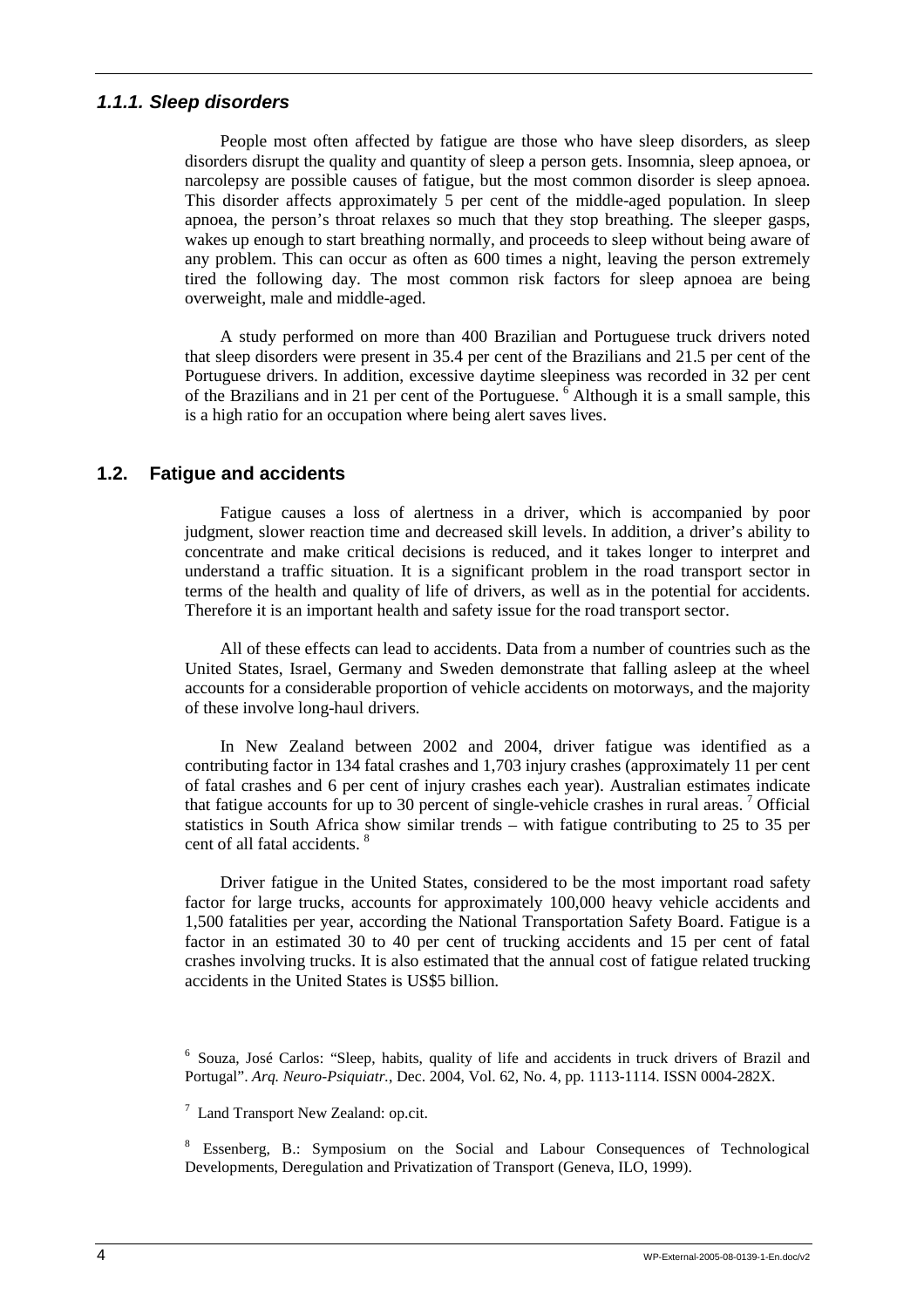In the 2001 European Transport Safety Council report "*The role of driver fatigue in commercial road transport crashes*", driver fatigue is identified as a significant factor in approximately 20 per cent of commercial road transport crashes. The report also notes that more than 50 per cent of long-haul drivers have fallen asleep at the wheel.

The Australian House of Representatives Standing Committee on Communications, Transport and the Arts was asked by the Hon. John Anderson MP, Minister for Transport and Regional Services, to inquire into, and report on managing fatigue in transport under the following terms of reference:

- causes of, and contributing factors to, fatigue;
- ! consequences of fatigue in air, sea, road and rail transport;
- ! initiatives in transport addressing the causes and effects of fatigue;
- ! ways to achieving greater responsibility by individuals, companies, and governments to reduce the problems related to fatigue in transport.

The resulting report of October 2000, "*Beyond the Midnight Oil: An inquiry into managing fatigue in transport*", highlighted some very important concerns regarding fatigue in the transport sector and also made recommendations on how to better manage fatigue in Australia. Although this was specific to the country, the suggestions contained therein are relevant to all ILO member States. The study reported that:

Human fatigue is now recognised around the world as being the main cause of accidents in the transport industry. It is increasingly being recognised as a safety issue of the highest priority. The issue of fatigue in the workplace in all modes of transportation and even beyond transportation is something that is exploding as a priority issue across the industrialised world. Fatigue is not just an industrial issue to be negotiated between employers and employees. It is also an occupational health and safety issue, a commercial issue, a public safety issue and, at times, an environmental issue. **Individuals and organisations that fail to manage human fatigue sensibly, risk having or creating accidents with a broad range of damaging and enduring consequences**. **[Emphasis added.]** 

Unlike air crashes or sea wreckages, road traffic accidents draw generally limited public attention because of their frequent and small-scale recurrence, this despite their colossal global human and socio-economic costs. **Australian research indicates that fatigue is four times more likely to contribute to workplace impairment than alcohol or drugs. [Emphasis added.]**

A recent data-matching study of the role of fatigue in work-related crashes performed by Professor Ann Williamson of the NSW Injury Risk Management Research Centre, University of New South Wales, investigated fatigue involvement in work-related road traffic casualty crashes. The results indicated that:

All fatigue-involved crashes were more likely to result in fatality and incur higher costs than crashes not involving fatigue, especially for rural road crashes. They were markedly more likely to involve heavy and light trucks no matter whether they were work-related or not, and much less likely to involve taxis, emergency service vehicles, buses and motorcycles. Fatigueinvolved crashes whether work-related or not were also markedly more likely to involve illegal alcohol and speeding.<sup>9</sup>

<sup>9</sup> Obtained from an abstract of a document to be presented at the International Conference on Fatigue in Transportation Operations, to be held in Seattle, WA, USA, 11-15 Sept. 2005.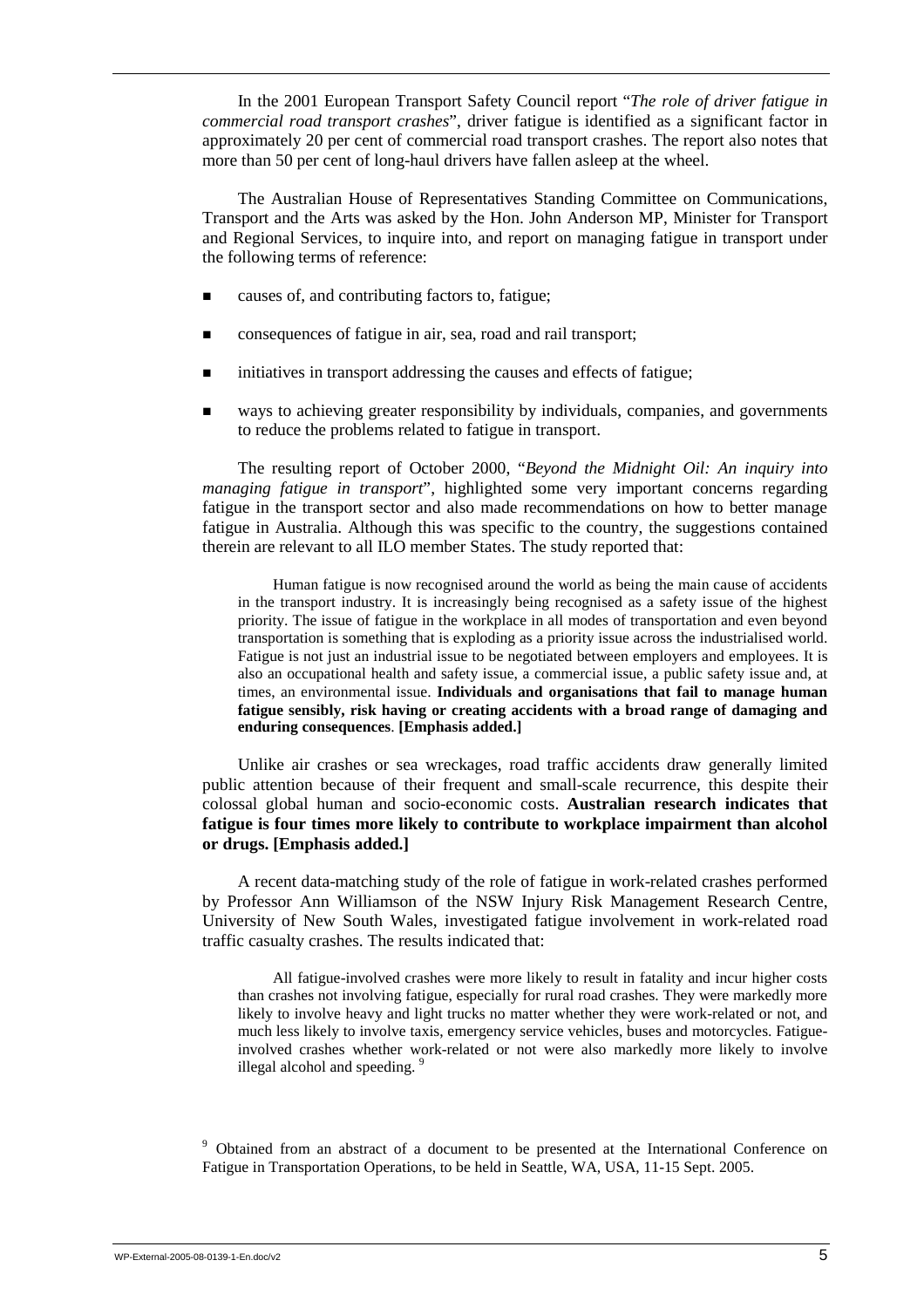It must be borne in mind that driver fatigue is often difficult to identify or recognize as contributing to a crash. This means it is possible that driver fatigue is under-recorded, and contributes to more collisions than we realize. In addition, accidents could be the result of a combination of fatigue with a number of other hazards, including hours worked, the time of starting the shift, the amount of sleep during the previous days and the age of the driver.<sup>10</sup>

#### **1.3. Fatigue, accidents and time of day**

The time of day is known to be a significant factor in accidents among commercial drivers. The effect of circadian rhythms (human performance in a 24-hour cycle) is important in analysing fatigue related accidents. The European Transport Safety Council's report notes that a recurring feature is that the maximum incidents of accident level occurs between 2 a.m. and 5 a.m., with a secondary, lower, peak at around 3 p.m. to 4 p.m. The figures in the early morning hours are often ten or more times higher than daytime levels. The previously mentioned Peruvian survey of bus drivers reported that accidents and nearaccidents while driving occurred mainly between midnight and 6 a.m., and that having an accident or a near-accident was strongly associated with tiredness and with having the eyes drop shut while driving.

The 1996 Commercial Motor Vehicle/Driver Fatigue and Alertness Study <sup>11</sup> performed in the United States by the Federal Highway Administration's Office of Motor Carriers is the largest and most comprehensive over-the-road study carried out on driver fatigue and alertness in North America. The study focused on the following factors: hours of driving during a work period; number of consecutive days of driving; time of day when driving took place and; schedule regularity. It reported that night driving (e.g. from midnight to dawn) was associated with worse performance. It also noted that the time of day was a much better predictor of decreased driving performance than hours of driving (time-on-task) or the cumulative number of trips made.

The Roads and Traffic Authority of the Government of New South Wales in Australia suggests that high risk times for fatigue-related fatal crashes are at night (between 10 p.m.- 6 a.m.) and in the afternoon (between 1 p.m.-3 p.m.).

The Freight Transportation Association in the United Kingdom, which represents about half of the nation's fleet, also recognizes that time of day is to be a major factor in driver fatigue. In its 2002 publication *Driver Fatigue: A guide for transport managers*, it points out that people are most vulnerable to sleepiness between 2 a.m. and 6 a.m., and  $2$  p.m. to 4 p.m.

10 Spurgeon, A.: *Working Time: Its impact on safety and health* (Geneva, ILO, 2003), p. 64.

<sup>&</sup>lt;sup>11</sup> Report obtained at: http://www.fmcsa.dot.gov/facts-research/research-technology/publications/ cmvfatiguestudy.htm, 27 July 2005.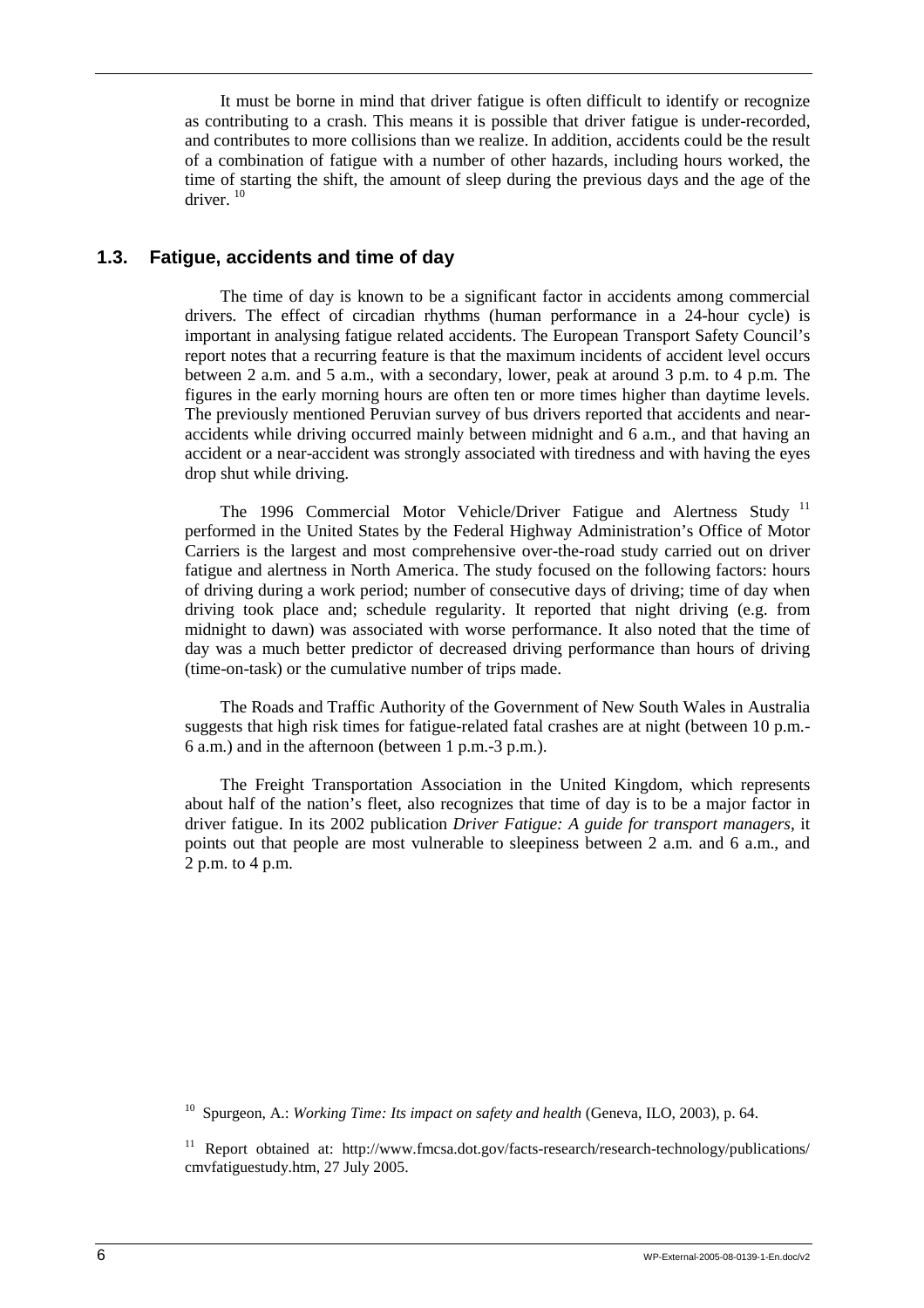# **1.2. Burning the midnight oil – Recommendations on addressing fatigue in the road transport sector in Australia**  Recommendation 2 The National Road Transport Commission should prepare amendments to the Road Transport Reform (Driving Hours) Regulations: incorporating time of day considerations into allowable driving and rest periods; and **...** in accordance with time of day considerations amend the regulations with a view to increasing the minimum allowable rest periods. Recommendation 30 The National Occupational Health and Safety Commission should: ! develop and declare a national standard on fatigue in the workplace, identifying **fatigue as a workplace hazard [Emphasis added.]** in the transport industry and setting out common elements for inclusion in State and Territory occupational health and safety legislation; and  $\blacksquare$  declare a corresponding code of practice to provide guidance to employers and employees on how best to comply with the national standards. Recommendation 31 The Minister for Transport and Regional Services should: **u** work with the Australian Transport Council, transport industry representatives and occupational health and safety specialists to develop workplace safety codes of conduct for each sector of the transport industry to provide guidance of how best to manage fatigue; and **EXECUTE:** ensure that these codes are national in application, complement existing regulatory and occupational health and safety requirements and, where appropriate, are given status by being referenced in relevant transport or occupational health and safety legislation. The report points out that other non-regulatory fatigue management initiatives have also been introduced around the country, including: **...** measures taken within companies to carefully plan and manage transport needs across the entire transport chain; **If** by governments to build more and better roadside heavy vehicle rest areas; and by industry to develop voluntary safety accreditation programmes. The Commission was particularly interested in the potential of technology to help support broader fatigue management initiatives. Governments should take an active role in sponsoring the development, testing and wide implementation of measures such as: **EXECUTER:** computer-based fatigue modelling systems, for the fatigue effect of testing work schedules and rosters;  $\blacksquare$  safe-T-Cam, <sup>12</sup> an automated heavy vehicle monitoring system;

- **If all i** fatigue testing devices, particularly those which might be used at the roadside and workplace; and
- car cabin gas monitors and driver vigilance systems.

### **1.4. Fatigue, local and short-haul drivers**

But, it is not just long-haul freight and coach drivers who are affected by fatigue. This is a concern for all commercial drivers. One ILO study on work-related stress among bus drivers cited fatigue and sleeping problems as the main health problems for urban bus drivers. 13 Drivers often have long routes, long days, and drive under less than ideal

<sup>12</sup> For more on Safe-T-Cam see box 2.2.

<sup>&</sup>lt;sup>13</sup> Kompier, M.: *Bus drivers: Occupational stress and stress prevention* (Geneva, ILO, 1996), p. 5.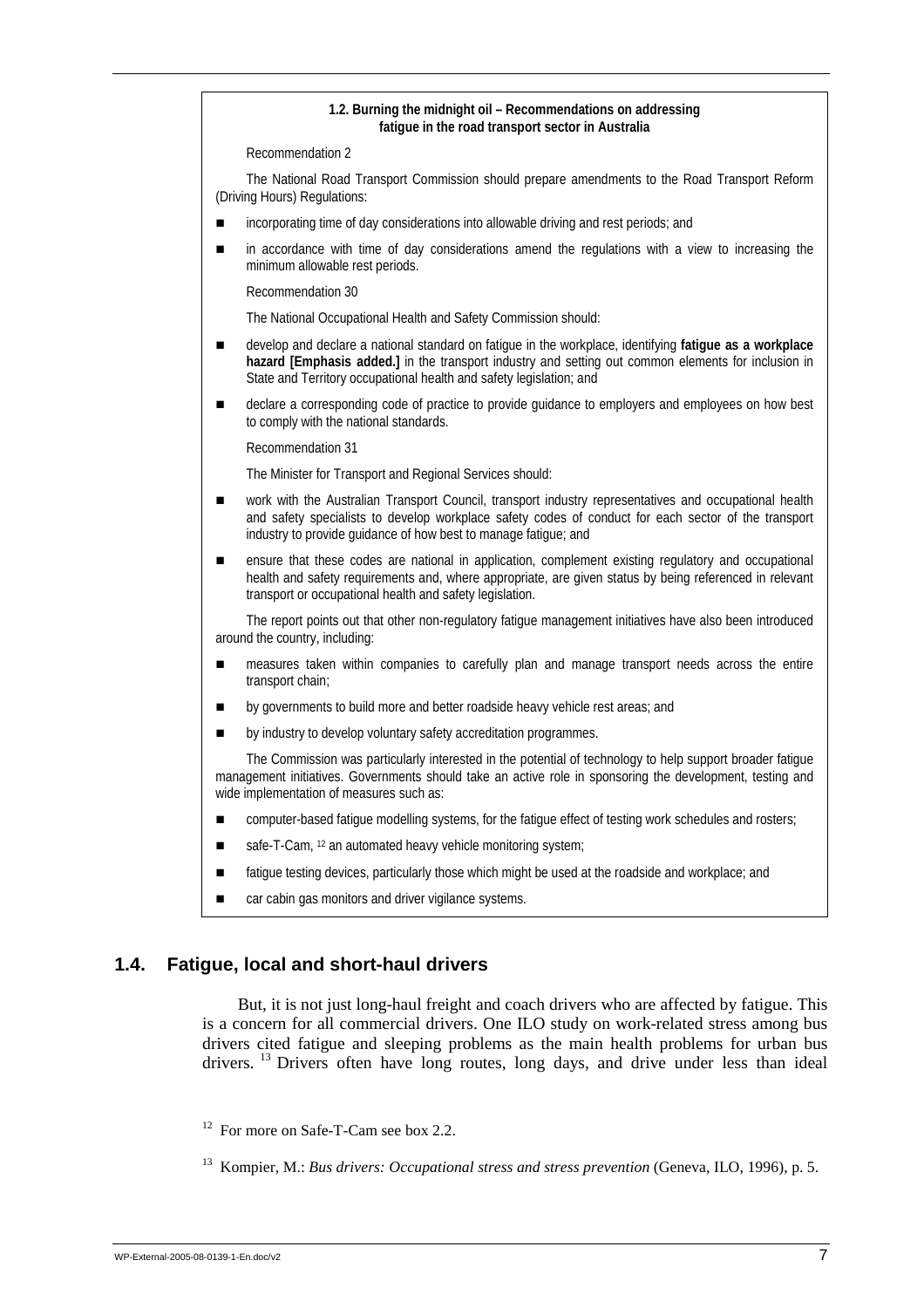conditions; they also differ in physical shape, size, and have varying levels of stamina. Thus, driver fatigue, when increased by strain and uncomfortable or difficult positioning of the driver, is a common cause of bus accidents. The design of the driver's work area can influence driver fatigue. A poor design for the driver's area may cause more accidents and injuries to both the employee and the passengers than any other portion of the vehicle.  $14$ 

Taxi drivers, many of whom work extended shifts of up to 16 hours a day and with frequent night work, are also vulnerable to fatigue. They often start work the following day without sufficient recovery from the previous day's fatigue. A study on taxi drivers reported that driver time-on-the-road is often considerable: 67 per cent of those surveyed drove at least 50 hours per week, yet time off in long shifts (up to 12 hours) was often short (as low as three minutes, with an average of 37 minutes). <sup>15</sup> Interestingly enough, the same report examined the relationship between fatigue-related variables and accident involvement in taxi drivers. It reported a significant negative correlation between total average break time and accident rate. But fatigue, according to the report, is not just about accidents; for all commercial drivers fatigue can also impair a driver's ability to handle violence in the work environment, an issue of growing concern.<sup>16</sup>

Local/short-haul drivers have been identified through research to have fatigue related accidents. The top five fatigue-related issues, ranked in order of importance by local and short haul drivers, were: not enough sleep, hard/physical workday, heat/no air conditioning, waiting to unload, and irregular meal times. This study also determined that drivers who have more sleep at night are less likely to cite fatigue as an issue during the workday. 17 One study in Israel concluded that the "work risks and adverse outcomes of truck drivers in large countries with long overnight journeys occur in a small country with small distances, relatively short work journeys, and little overnight travel."<sup>18</sup>

Another study performed in the United States analysed and compared accidents among local/short-haul and over-the-road trucks and examined the prevalence of driver fatigue as a principal factor in truck crashes. The report noted that trip distance had the most pronounced effect on the percentage of fatal crashes that were fatigue-related; shorter trips were associated with a much lower incidence. The risk of local/short-haul truck involvement in fatigue-related fatal crashes is a fraction of that of over-the-road trucks.<sup>19</sup>

Although fatigue is an issue for local and short-haul drivers, it does not seem to be as critical an issue – for workplace accidents as it is in long-haul driving since many operators primarily drive during daylight hours, have work breaks that interrupt their driving, end

14 US Department of Transportation report: *Bus and passenger accident prevention*, 1996.

<sup>15</sup> Dalziel, J.R., Job, R.F.: "Motor vehicle accidents, fatigue and optimism bias in taxi drivers" in *Accident analyses and prevention*, 1997 Jul;29(4):489-94.

<sup>16</sup> For valuable information on workplace violence, please see the ILO code of practice on workplace violence in services sectors and measures to combat this phenomenon.

<sup>17</sup> Improving Traffic Safety From The Local/Short-Haul Trucker's Perspective – Proceedings of the Human Factors and Ergonomics Society 42nd Annual Meeting, 5-9 October 1998.

18 Sabbagh-Ehrlich, S., Friedman, L., Richter, E.D.: "Working conditions and fatigue in professional truck drivers at Israeli ports", in *Injury Prevention*, April 2005.

<sup>19</sup> Michigan Univ., Ann Arbor. Center for National Truck Statistics.; Federal Highway Administration, Washington, DC. Office of Motor Carriers: *Short-haul trucks and driver fatigue* (FHWA-MC-98-016) June 1997.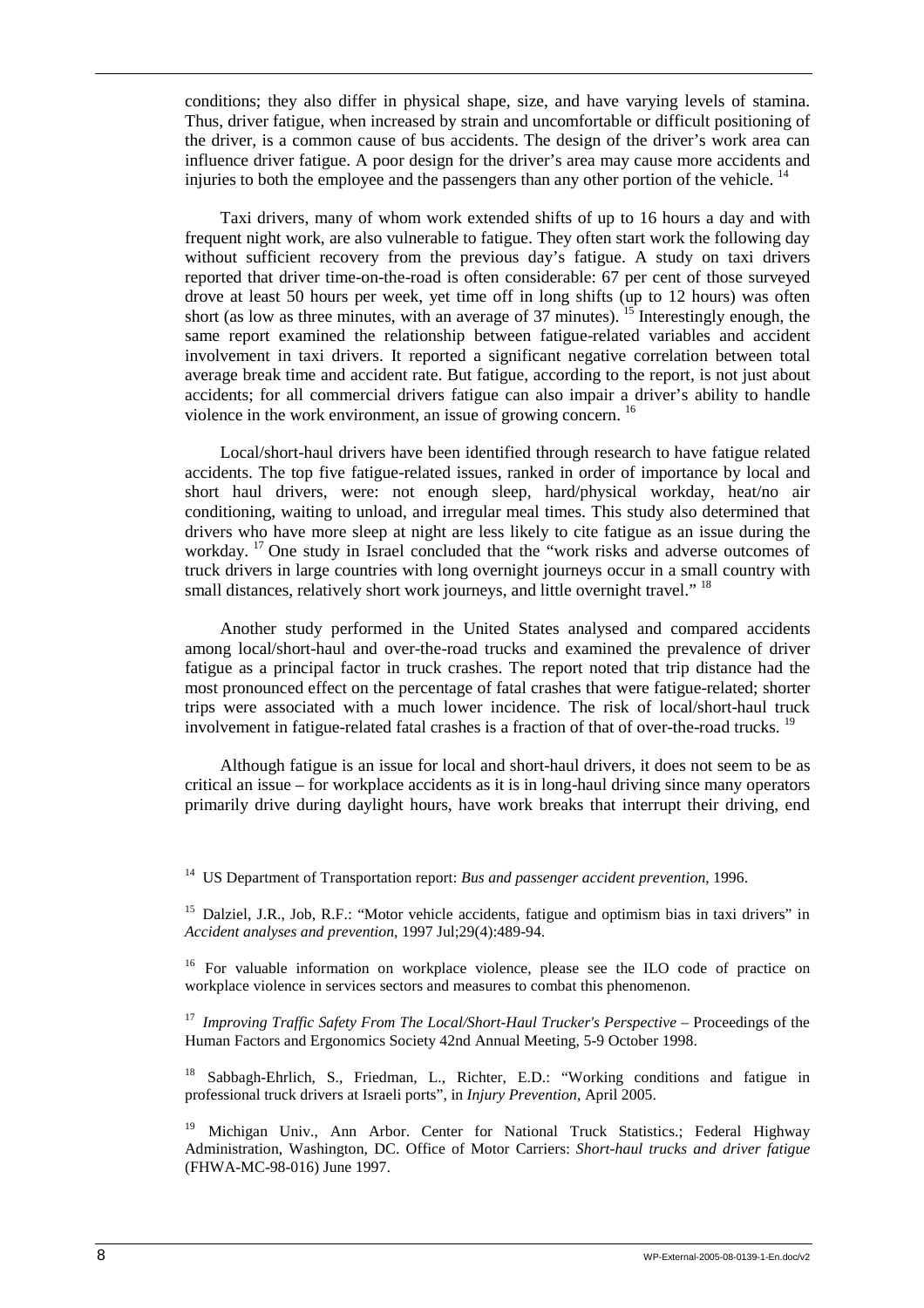their shift at their home base, and sleep in their own beds at night. However, fatigue, combined with normal complaints of headaches, backache, eye strain and the stress of urban driving, creates an unsafe work environment and therefore makes drivers vulnerable to accidents. Other factors impacting on this situation include prolonged sitting in cramped conditions, exposure to exhaust fumes and body vibration. Another major aspect of fatigue is whether or not loading and unloading occurs in the time frame the driver expects. If a driver is delayed at a loading dock, his/her whole schedule is affected. Improved sleeping and eating habits for local and short-haul drivers could help to reduce fatigue during their workday, as would avoiding driving after restricted sleep, even on relatively short trips if they feel sleepy.

#### **1.3. Driver fatigue quiz –** *Answers on the last page*

- 1. Coffee overcomes the effects of drowsiness while driving. (T or F)
- 2. I can tell when I'm going to go to sleep. (T or F)
- 3. Rolling down my window or singing along with the radio will keep me awake. (T or F)
- 4. I'm a safe driver so it doesn't matter if I'm sleepy. (T or F)
- 5. You can stockpile sleep on the weekends. (T or F)
- 6. Most adults need at least seven hours of sleep each night. (T or F)
- 7. Being sleepy makes you misperceive things. (T or F)
- 8. Young people need less sleep. (T or F)
- 9. Wandering, disconnected thoughts are a warning sign of driver fatigue. (T or F)
- 10. Little green men in the middle of the road may mean the driver is too tired to drive. (T or F)
- 11. On a long trip, the driver should never take a break but try to arrive at the destination as quickly as possible. (T or F)
- 12. A micro-sleep lasts four or five seconds. (T or F)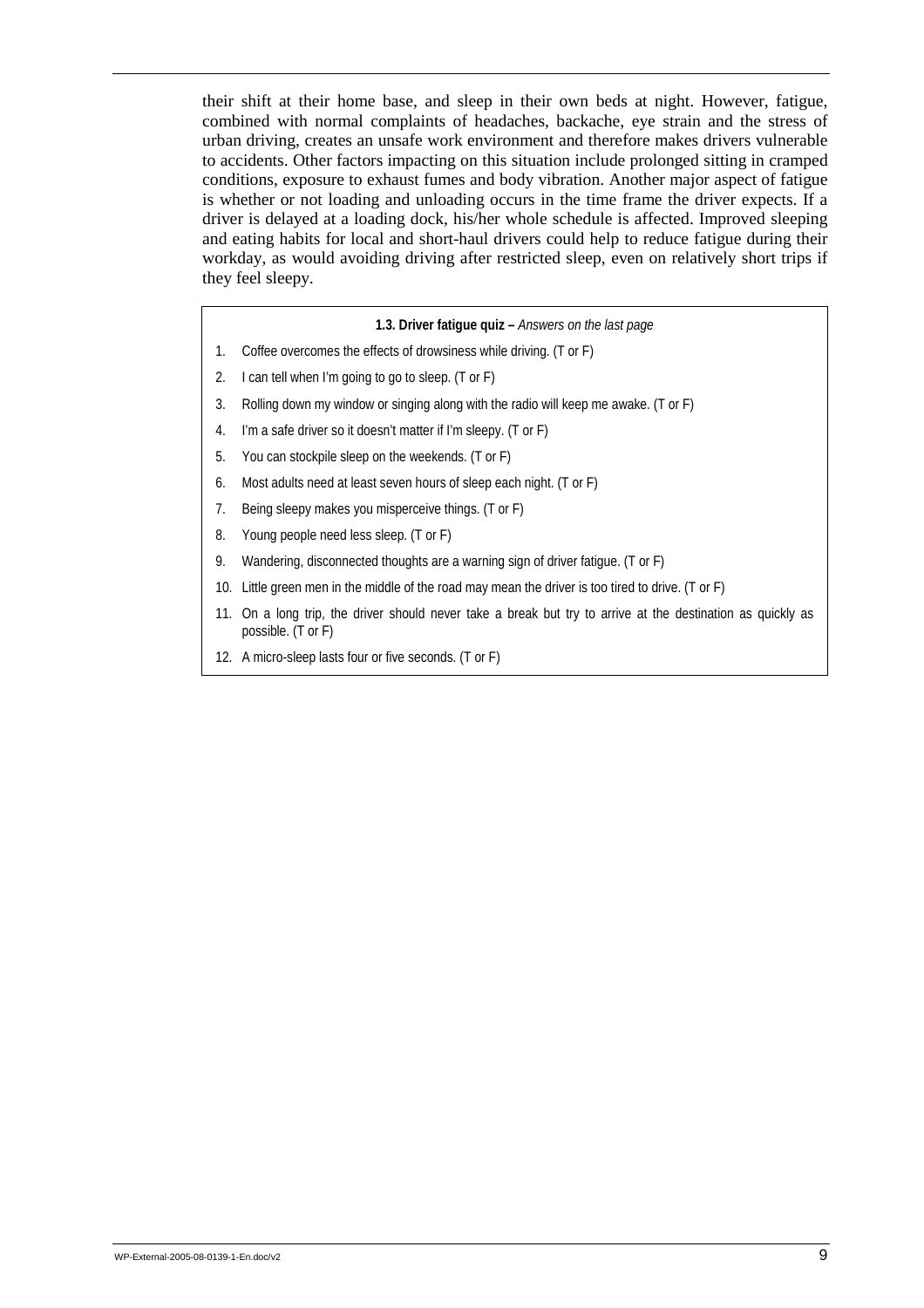# **2. Fatigue and working time**

### **2.1. Introduction**

Tired people exhibit the same levels of performance impairment as those who are legally intoxicated. Tests have shown that moderate levels of fatigue produce higher levels of performance impairment than the proscribed level of alcohol intoxication. For example, after 17 hours of wakefulness, cognitive psychomotor performance among a group of 40 people decreased to a level equivalent to the performance impairment observed when the group had a blood alcohol content of 0.05 per cent. This is the proscribed level of alcohol intoxication in many countries. After 24 hours of sustained wakefulness, the group's performance decreased to a level equivalent to the performance deficit observed when it had a blood alcohol concentration of 0.1 per cent, which is twice the legal limit in most countries.  $20$  It is interesting to note that most countries have legislation limiting the amount of alcohol a person can consume before they drive, but do not really address the issue of fatigue and being tired behind the wheel.

The transport sector in many countries should be more concerned about the qualitative and quantitative aspects of working time. Excessive and irregular hours, poor working conditions, high levels of stress, long waiting periods and inappropriate training can lead to driver fatigue and human error. The resulting economic and social consequences are reduced productivity, higher accident and occupational disease rates, absenteeism, higher turnover of staff, and increased workers' compensation rates, vehicle insurance and liability rates. Effective management of work-related and non-work related fatigue would benefit all stakeholders. Responsible levels of working time and periods of rest can be considerable commercial, financial and industrial relations benefits in the long run. Working conditions in the road transport sector, including factors leading to fatigue, could also be a reason for an extremely low level of youth and women working in and entering the sector. It could also be the rationale for a shortage of qualified truck drivers in the United States.

Regulating hours of driving combined with improved enforcement is one answer to the problem of fatigue and sleepiness in the transportation industry but it is far from being enough. Limiting driving hours does not address all the other causes of fatigue. For this, effective fatigue management is required.

### **2.2. Addressing fatigue through legislation**

When considering the issue of driver fatigue, the pressures on business must also be taken into account. The demands on transport businesses, including owner-operators, to be competitive have led to decreasing staffing levels, increasing hours of work and higher asset utilization levels, all of which have contributed to an increased risk of fatigue-related accidents. After all, working time is the primary economic input to transport.

Another important aspect to consider is regulation and enforcement. Although many countries have adequate laws concerning working time and periods of rest, their enforcement is relatively weak. This is a very serious issue as regulations on drivers' hours, including periods of rest, are often ignored. It is difficult to pinpoint the blame for

<sup>20</sup> Dawson, D. and Reid, K.: "Fatigue, alcohol and performance impairment" in *Nature* (London, McMillan Publishers Ltd.), Vol. 388, 1997, p. 236.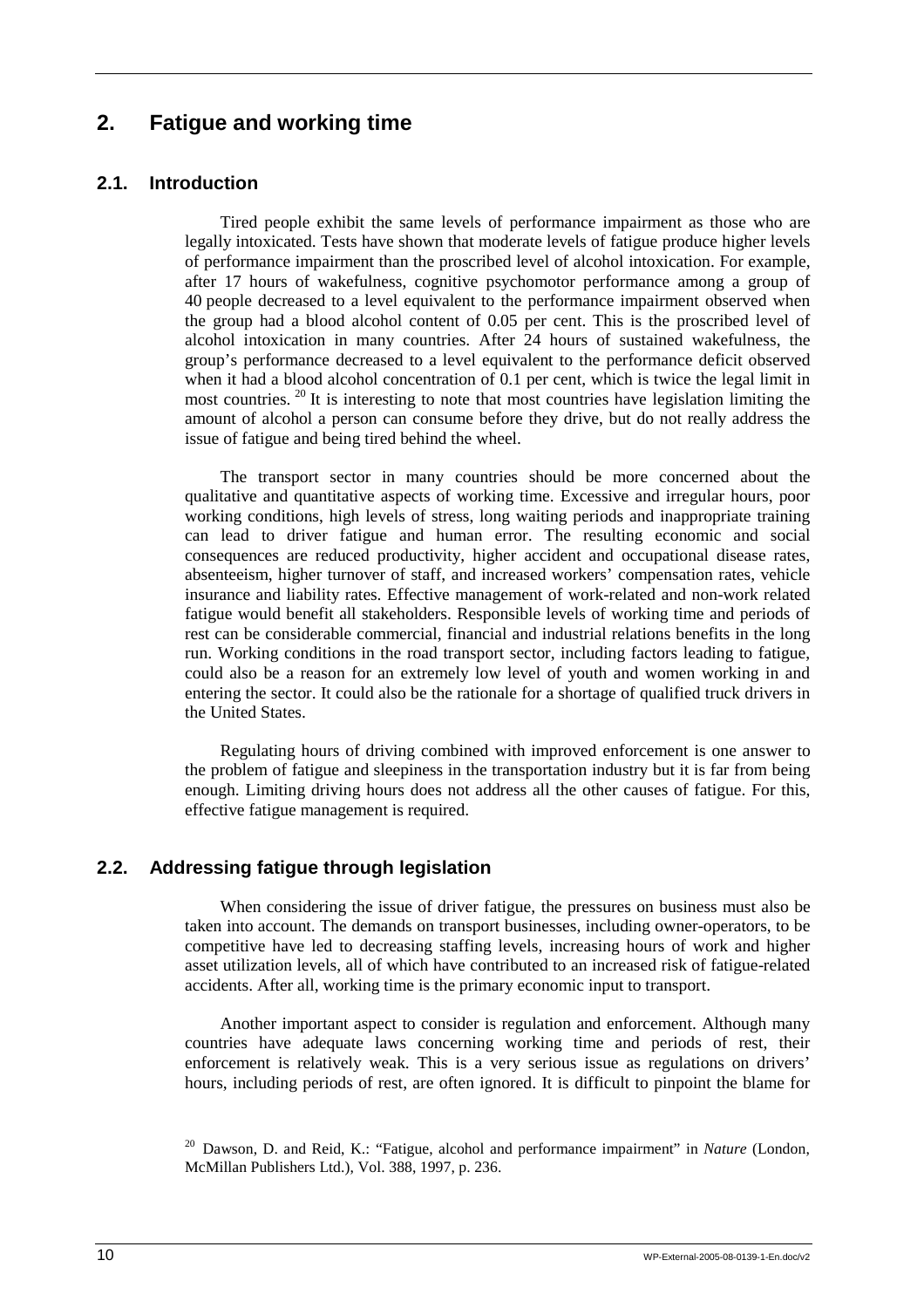infractions on either the worker or the employer. Regardless of culpability, increased competition has led both operators and workers often to disregard the laws. It is acknowledged that improved enforcement can help to reduce accidents.

Fatigue is taken very seriously in the commercial vehicle industry. Most drivers of commercial vehicles are required by law to fill out logbooks about the hours they drive and the breaks they take. The logbooks are used to assess whether the drivers are following the driving hours regulations. However, economic necessity, as well as certain terms of remuneration, such as pay per load or the lack of pay for an empty return trip, put strong pressure on the driver to operate for excessive hours and then to make false log entries, or carry multiple books. The mechanical tachograph is an improved tool to manage driving time and periods of rest. But, although more secure than a logbook, drivers can tamper with these devices also. The most recent development is the digital tachograph, currently being introduced into the European Union.

The new system will allow for easier and better control of drivers' hours by operators and the enforcement authorities, and should be fitted into all vehicles manufactured after 5 August 2006. This will ensure that the original objectives of road safety, social legislation, and providing a more even commercial playing field between operators are supported in a robust fashion. This new generation of tachograph is also designed to allow operators to utilize the technology to enable low cost expansion to support other functions for fleet management.

#### **2.1. What is a digital tachograph?**

A digital tachograph is a vehicle-mounted machine that measures and records speed and driving time, combining the functions of a clock and a speedometer. It will record not only the vehicle's speed but also the length of time that it is moving or stationary. It will help to ensure that appropriate breaks are taken.

The main part of the digital tachograph, the Vehicle Unit (VU), is located within the driver's area of the vehicle cab. It sends a signal to the speedometer/odometer unit that is located where the driver has a clear view of it. The VU receives a signal from the vehicle (usually from the gearbox) as the analogue units do, via a cable.

The VU is the brains of the system. It is able to store data on drivers of the vehicle and their periods of driving and duty for about a 12-month period. It will also hold data relating to faults, attempts to tamper with the system, speeding, calibration details, and when data has been accessed, for example, by enforcement officers.

The VU and the motion sensor from the gearbox will be encoded as a pair and the signals from the sensor will be fully encrypted so that any attempt to interfere with them will be registered and recorded in the VU. [This is greater than with the current analogue tachographs.]

Drivers, companies (operators), workshops (tachograph calibration centres) and enforcement officers will each will be issued with smart cards according to their specific needs. These enable them to use and/or give access to the data in the VU.

Regarding the use of the new digital tachograph in the European Union, the Minister of State for Transport in the United Kingdom, Dr Stephen Ladyman, said that: "Effective enforcement of these drivers' hours limits helps reduce the risk that commercial vehicles will be involved in fatigue-related accidents. Enforcement also helps to ensure a level playing field among operators and to maintain decent working conditions for drivers. The new Regulations do not introduce any new limits on drivers' hours and their effect on law abiding drivers and operators will be negligible. Indeed, drivers and operators should benefit from better enforcement against law-breakers. It is important that we continue to keep the drivers' hours enforcement regime up to date. With this in mind, we intend to review the new rules in 12 to 18 months time (the tachograph should be initiated in August 2006). By that time we should have accumulated sufficient practical experience with digital tachographs to determine whether any further changes to the legislation or associated guidance are necessary."

In 2004, the United States amended its commercial driving time legislation. The new rules increase the on-duty/off-duty work cycle from 18 hours to a normal 24-hour work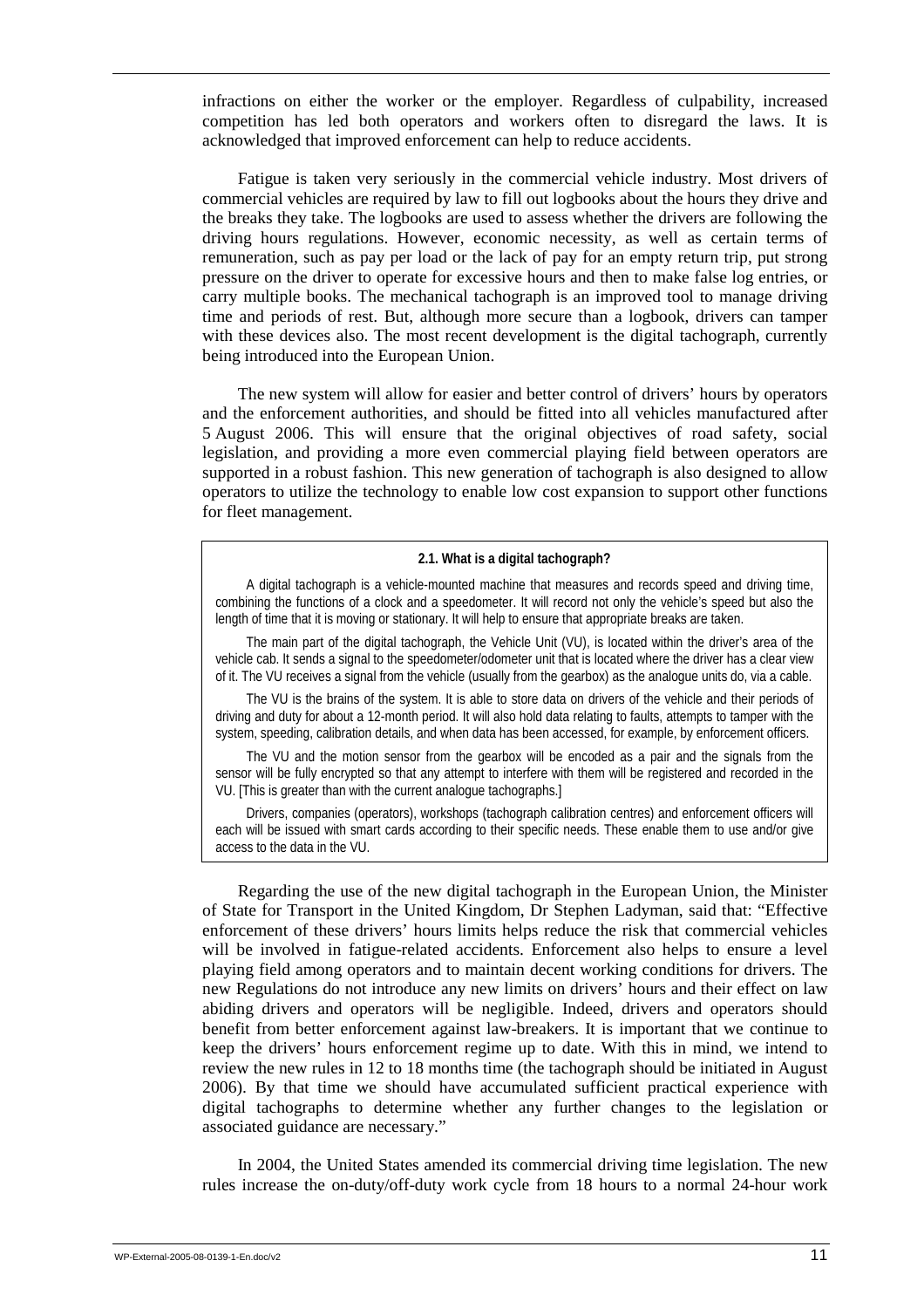cycle. They also increase the number of hours provided for sleep, mandate sufficient "weekends" (wherever they actually fall in the calendar), and include special provisions to address the effect of operations between midnight and 6 a.m. Drivers may not drive more than 11 hours, following ten hours off-duty, beyond the 14th hour after coming on-duty, following 10 hours off-duty and after 60/70 hours on-duty in 7/8 consecutive days. A driver may restart a 7/8 consecutive day period after taking 34 or more consecutive hours off-duty. The total working day is reduced from 15 to 14 hours and time spent waiting at loading docks is counted as working hours. These regulations only apply to property carriers and drivers, and passenger carriers and drivers will continue operating under the existing rules while fatigue issues specific to the passenger carrier industry are assessed.

The European Commission is working thoroughly to ensure that European rules regulate working time in the road transport sector. These laws seek to improve road safety and working conditions of drivers, whilst guaranteeing a level playing field in terms of competition between road transport companies. The European Union Directive on working time came into effect in 2005. In addition, two Commission proposals to revise the 20-year old driving time rules and improve the quality and quantity of minimum enforcement levels within the Union are close to agreement. The means of checking driving time, other work and rest periods are also now to be improved by the obligatory installation of digital tachographs in all new vehicles.

Working time rules in the European Union state that a driver can work up to 60 hours in any one-week, but that over a four-month period one should work on an average 48 hours per week. In terms of driving time, there are currently daily and fortnightly driving limits of nine hours and 90 hours respectively. The daily rest period is at least 11 hours, but can be reduced to nine hours up to three times per week with compensation within the following week. There is also a provision for split daily rest of eight hours plus a combination of one- or two-hour rests to make a total of 12 hours rest per day. Weekly rest is 45 continuous hours, which can be reduced to 36 hours if at home, or to 24 hours if away from home. Compensation arrangements apply for reduced rest periods. Breaks of at least 45 minutes (separable into blocks of 15 minutes) should be taken after four-and-a-half hours at the latest. Member States are required to check at least 1 per cent of all days worked by drivers of vehicles falling within the rules every year. These driving time and rest period rules and minimum enforcement levels will be revised by the new package of measures to be adopted in the spring of 2006.

In New Zealand, drivers may not drive for more than five-and-a-half continuous hours and must have at least a half-hour rest after five-and-a-half hours driving and before they do any more driving. Over any 24-hour period, a driver must not spend more than 11 hours driving, spend more than 14 hours on-duty and must have at least nine continuous hours off-duty. In addition, after doing 66 hours driving or 70 hours on-duty (whichever occurs first) a driver must have at least 24 continuous hours off-duty. The total of 66 hours driving or 70 hours on-duty has to be counted from the last off-duty period of 24 hours or more.

#### **2.2. What is Safe-T-Cam?**

Safe-T-Cam is an initiative of the Roads and Traffic Authority of the Government of New South Wales of Australia that aims to reduce the incidence of heavy vehicle speed and fatigue in an effort to prevent heavy vehicle accidents.

Safe-T-Cam is an automated monitoring system that uses digital camera technology capable of reading the front number plate of heavy vehicles.

Safe-T-Cam will identify vehicles that:

- have travelled at excessive speed;
- have travelled beyond prescribed driving hours;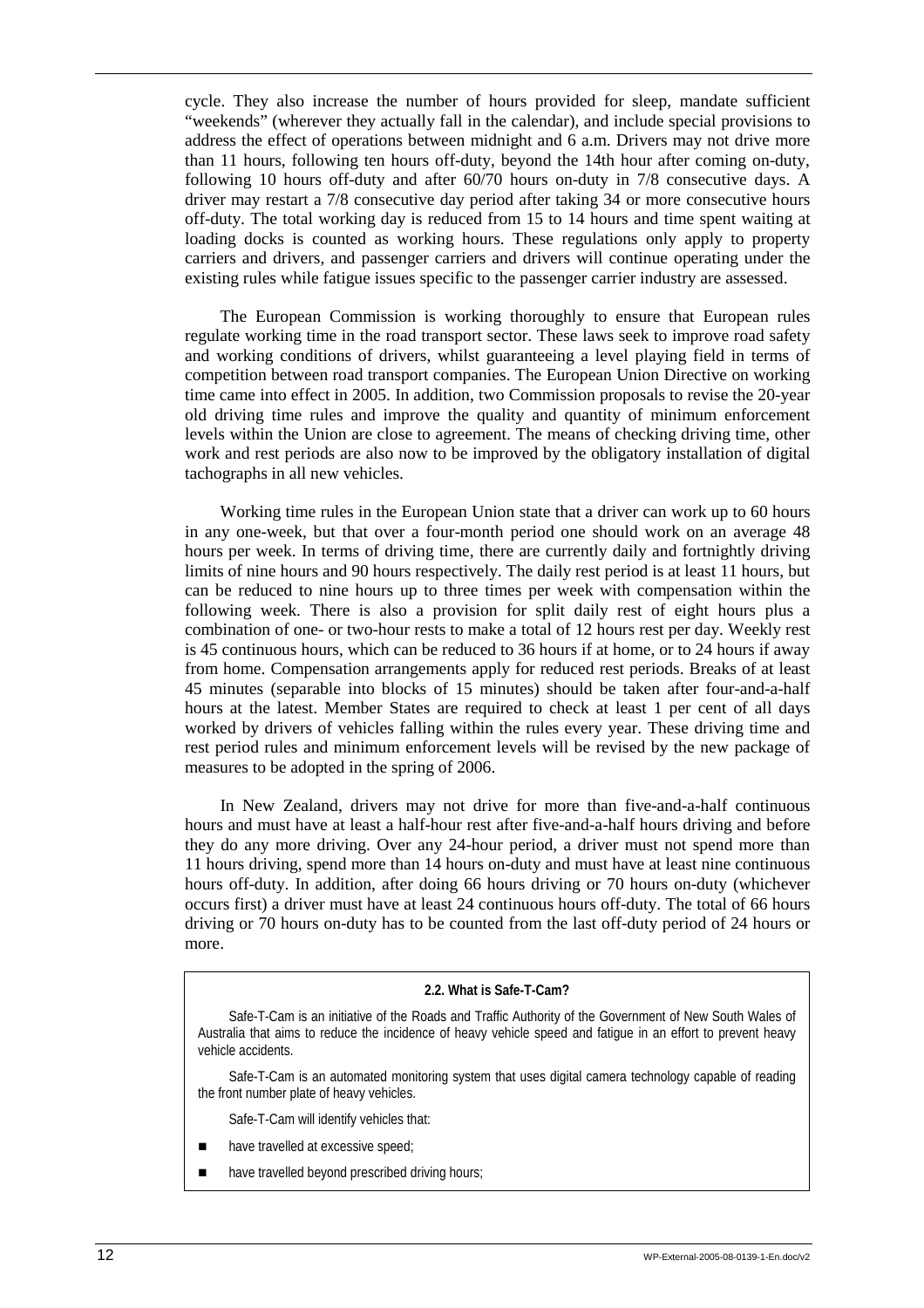- have attempted to avoid detection by Safe-T-Cam;
- are unregistered.

Safe-T-Cam is part of an overall enforcement programme which includes:

- 300 heavy vehicle regulation inspectors:
- 42 cars fitted with technology which allows inspectors to use risk based methodology randomly to stop and check heavy vehicles to ensure they are in compliance with RTA regulations;
- **12.** 7 heavy vehicle checking stations:
- 24 Safe-T-Cam sites across NSW:
- 170 roadside inspection areas.

#### **2.2. The International Labour Organization (ILO)**

The ILO, from its earliest days, has attached importance to the issue of hours of work. This is reflected in the Preamble of the ILO Constitution which states: "conditions of labour exist involving such injustice, hardship and privation to large numbers of people … and an improvement of those conditions is urgently required; as, for example, by the regulation of the hours of work, including the establishment of a maximum working day and week …". The underlying principle is that human life does not consist of work alone but that every human being should be effectively protected against undue physical and mental fatigue. The duration of working time and time for rest are an essential condition of every single employment relationship. Accordingly, every worker in the global economy should be entitled to a certain standard concerning maximum duration of her or his work as well as minimum duration of rest, and should be entitled to such protection regardless of where she or he happens to be born or to live.

The ILO Hours of Work and Rest Periods (Road Transport) Convention, 1979 (No. 153), concerns hours of work and rest periods in road transport. It is the only ILO Convention which deals exclusively with conditions of work in road transport. The main clauses of the Convention state that:

- ! every driver is entitled to a break after four hours continuous driving or after five hours continuous work;
- the maximum daily total driving time should not exceed nine hours;
- the maximum weekly total driving time should not exceed 48 hours;
- ! the daily rest period must never be less than eight consecutive hours.

As of August 2005, only eight ILO member States (Ecuador, Iraq, Mexico, Spain, Switzerland, Turkey, Uruguay and Venezuela) had ratified this instrument. Although still relevant to the sector today, it is to be considered for revision.

#### **2.3. Examples of current practices or activities to address fatigue**

Fatigue in transport probably cannot always be avoided, but it can be managed. Governments, employers and workers' organizations are addressing the issue of driver fatigue through various means. Governments, which establish working time and safety and health legislation, are looking at ways to improve the situation through enhanced regulation and enforcement. They are also undertaking research and awareness in order to understand the issue of fatigue and its impact on drivers, and developing fatigue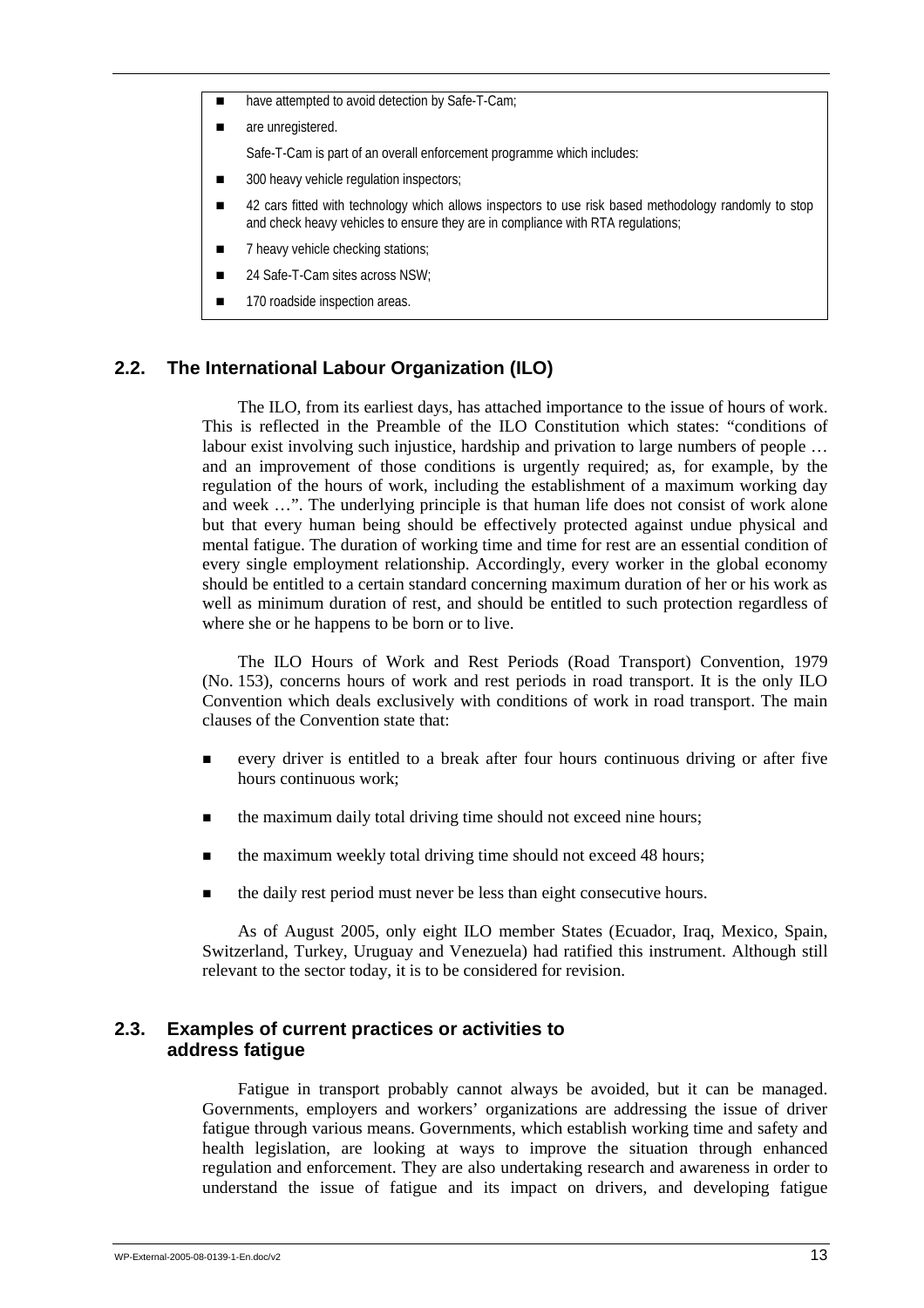management schemes. In addition, some are improving roads, rest areas and border crossings to make the road a better and safer place to work. Employers are developing codes of practice, participating in governmental fatigue management schemes and educating their personnel on how to recognize fatigue, and what to do in case a driver becomes fatigued. Workers' organizations are also raising awareness of the severe impact fatigue has on drivers and the public at large, through international campaigns. Some examples of what governments, employers and workers are doing are outlined below.

### *2.3.1. Governments*

In the United States, the National Transportation Safety Board holds workshops and provides participants with information and guidance to evaluate the role human fatigue plays in causing accidents. They cover fatigue-related issues including sleep length, sleep disorders, circadian rhythms, work schedules, and the effects of fatigue on performance and alertness. They also examine the types of information that should be collected during an investigation.

The Western Australian Government has developed a code of practice for fatigue management for commercial vehicle drivers "*Code of practice for fatigue management for commercial vehicle drivers*" – in conjunction with industry representatives and representatives of unions and employer organizations. The code of practice provides practical guidance on managing fatigue for commercial vehicle drivers.

The Department for Transport, Energy and Infrastructure of the Government of Australia has established the Transitional Fatigue Management Scheme (TFMS), which aims to reduce the number of driver fatigue-related accidents and improve road safety within the heavy vehicle transport industry. The scheme will increase industry awareness of the causes of driver fatigue, encourage those involved to take greater responsibility for driver health and promote the principles and practices of safe driving and fatigue management. It provides for greater flexibility and productivity within regulated hours as it allows registered heavy truck drivers to drive for up to 14 hours in a 24-hour period and enables their driving, working and rest times to be restored over a 14-day period.

Obligations of employers include:

- **If** manage the employment of participating drivers so that they can comply with the scheme's requirements;
- **EXECUTE:** ensure that participating drivers have regular medical examinations;
- **Exercise 1** ensure that participating drivers and employees responsible for driver rostering and trip scheduling complete an approved training course in fatigue management;
- ! endorse each driver's participation in the scheme and certify his or her Driver Certification Manual (DCM);
- ! arrange a review of management practices and an assessment of the performance of employed and responsible employees in the scheme. The review must be carried out within nine months of becoming registered in the scheme and annually thereafter.

Participating employers must be able to demonstrate that they are complying with the requirements of the scheme. Employers are required to:

! maintain a record of the names, addresses and driving licence numbers of all participating drivers; all trip schedules and driver rosters to demonstrate that drivers are complying with the working and rest requirements of the scheme;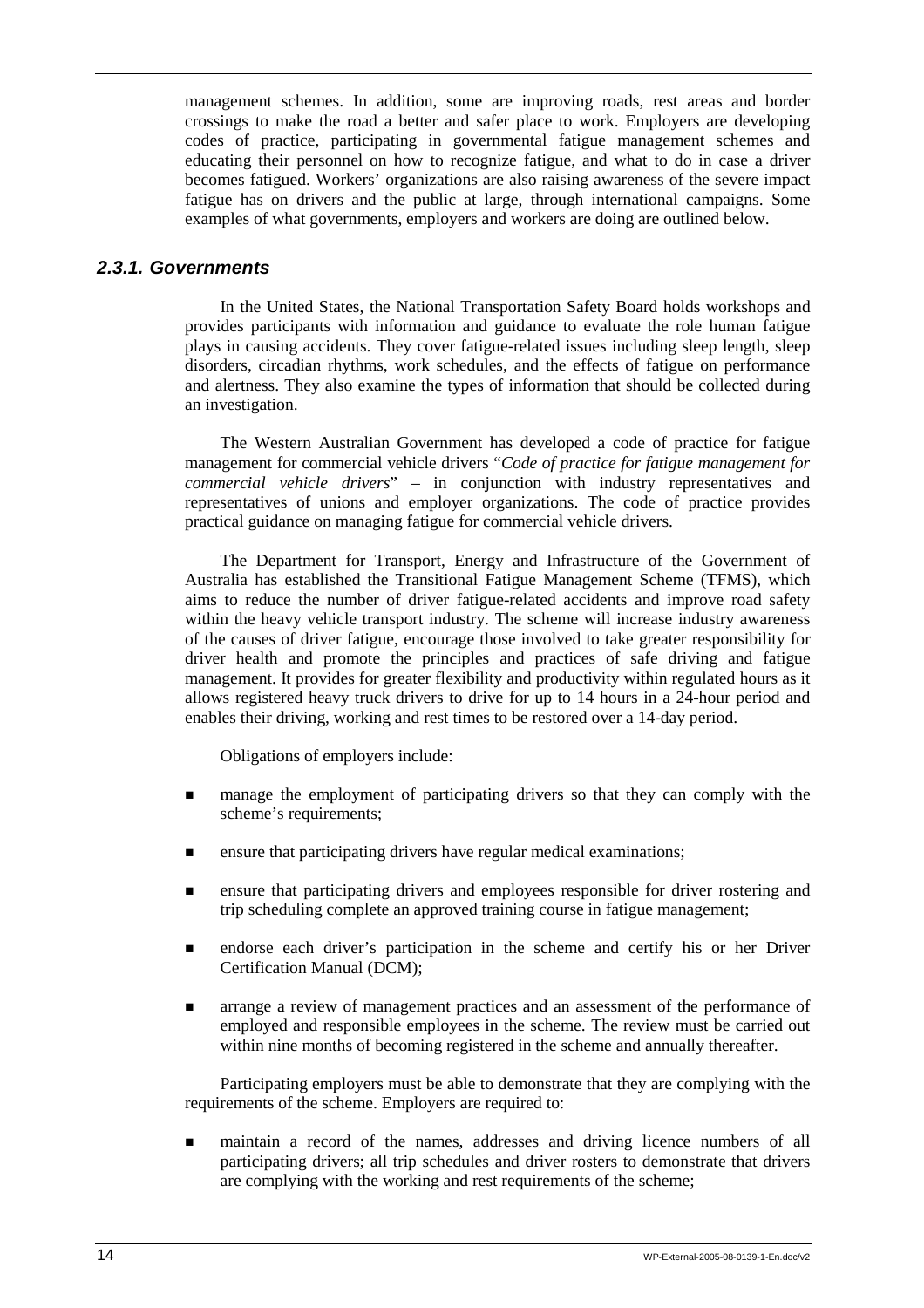- $\blacksquare$  demonstrate that a system is in place for the review of each driver's log book daily sheets;
- ! produce evidence that drivers and employees have completed the approved training course in fatigue management and that drivers have current medical examinations;
- ! retain copies of review and assessment reports for at least two years.

Drivers who are self-employed must meet both employer and driver obligations. Drivers employed by companies are only able to participate in the Transitional Fatigue Management Scheme if their employer is registered. Drivers are required to:

- ! have regular medical examinations in accordance with the scheme's requirements;
- complete an approved training course in fatigue management;
- obtain their employer's endorsement:
- register with any Customer Service Centre;
- ! carry their Driver Certification Manual when driving a heavy truck;
- record driving, working and rest times in an authorized log book;
- ! produce their Driver Certification Manual and log book when requested to by an authorized officer.

#### *2.3.2. Employers*

A Canadian company, Challenger Motor Freight, operates in Canada, the United States and Mexico with a fleet of more than 625 trucks. The company's first step was to create awareness of fatigue among its drivers and dispatchers. Working through its occupational health and safety consultant, Challenger provided information to its employees on the need for adequate rest along with strategies for maintaining alertness in the cab. Brochures and company newsletters were used to convey the information. It also provides a quarterly "audio newsletter" to their drivers. Since 1997, three of the audio newsletters have featured a discussion on fatigue. Challenger drivers listen to the tapes on the job. Management feels these audiotapes have been successful in creating an awareness of fatigue/alertness among its drivers. All new trucks purchased for the fleet have a heater and massage unit incorporated into the driver's seat. This type of seat was originally installed to relieve back problems, but drivers reported that it also reduces fatigue.

Greyhound Lines, Inc., a unit of Laidlaw, Inc., is the largest North American provider of intercity bus transportation, serving more than 3,700 destinations with 20,000 daily departures across the continent. On an average day Greyhound has 4,500 drivers on duty. Greyhound has two primary components to address fatigue: driver training and schedule design. The new hire training programme includes modules on personal fatigue management and nutrition. One of the goals of training is to educate drivers about off-duty behaviour and how it can affect on-duty performance. The training programme also covers nutrition and its relationship to driver performance. (For example, from experience Greyhound has found that eating high-fat foods reduces driver alertness.) Workers themselves developed the majority of the training materials.

Company policy requires the following with respect to hours of work: scheduled onduty time must be less than nine hours; off-duty time between scheduled runs must be at least nine hours at an away from home location and ten hours when at a home location and;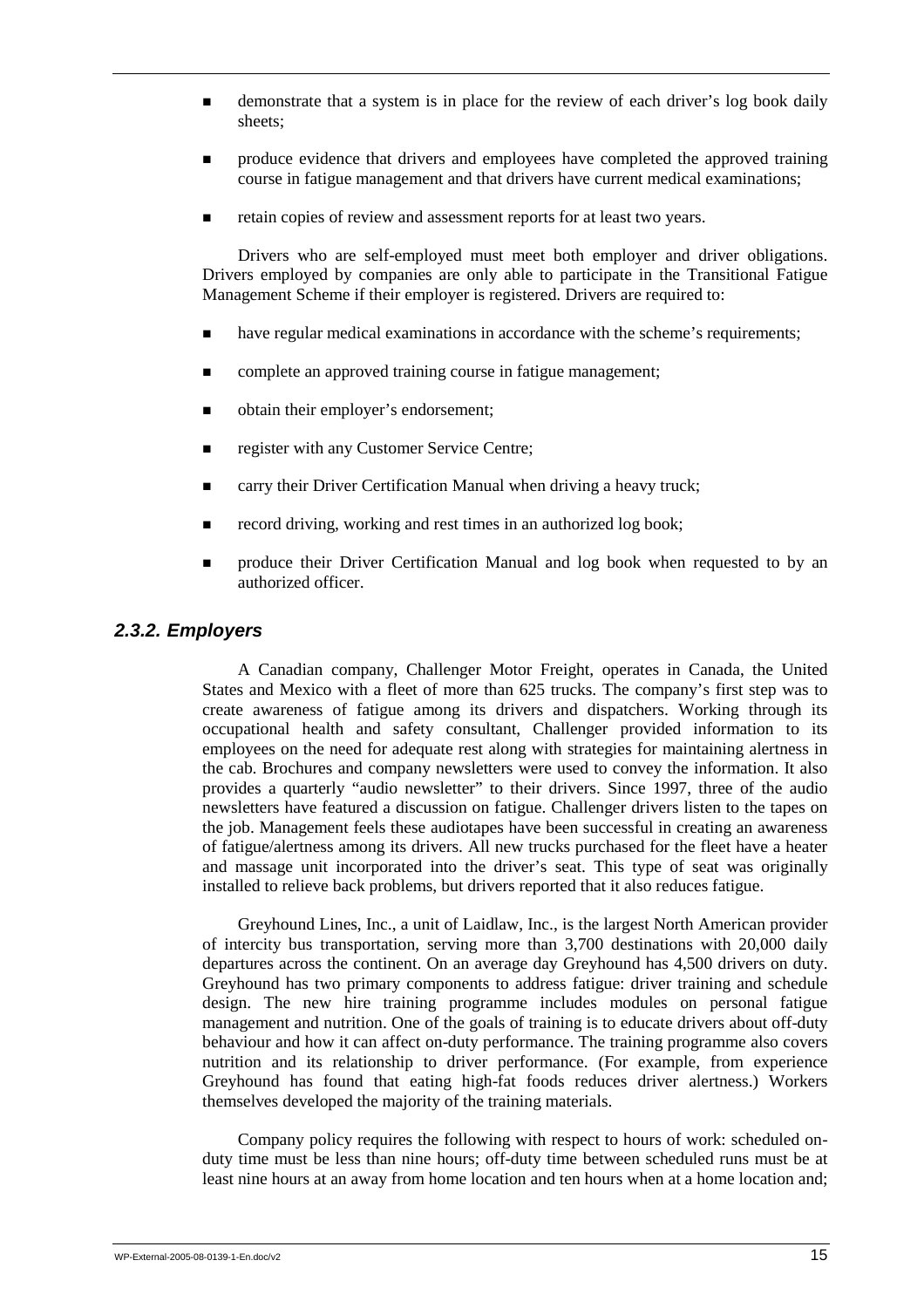for standby drivers, call time when away from home is at least two hours and at home it is two to three hours, depending upon commuting conditions in the driver's home location.

At least four times a year a group of managers and drivers meets to establish driver runs. In addition, an attempt is made to minimize inverted work cycles that require a driver rapidly to rotate starting times. The company has software that assists the scheduling group in establishing runs.

Greyhound has the following procedures that are designed to facilitate healthy rest periods for its drivers:

- ! a centralized dispatch facility handles all driver assignments. To assist extraboard drivers in planning their personal time, these drivers can call the dispatch centre to determine their position on the call list;
- **a** a driver who feels too fatigued to drive on a given day can ask to be removed from the call list for 24 hours without penalty;
- ! while on duty, a driver who becomes fatigued or otherwise unable to continue a run can call the dispatch centre and request a relief driver;
- **Exercise 1** Greyhound has strict company rules against coercing drivers to work when they indicate they are fatigued or under the influence of drugs or alcohol. All calls are recorded and any violation of this policy by a dispatcher or supervisor receives management attention.

### *2.3.3. Workers*

The International Transport Workers' Federation holds an Annual International Road Transport Action Day. The campaign mobilizes hundreds of thousands of bus, lorry and taxi workers in more than 60 countries. Under the slogan "Fatigue Kills", the demonstrations call the attention of workers, employers and users of the transport system to the hazards of working excessive hours, especially for drivers. In some regions it has achieved a heightened awareness among the public regarding safety on the roads and the status of working conditions of commercial drivers.

The campaign has resulted in positive steps being taken to address working time. In Luxembourg, a tripartite agreement was reached to reduce the total shift duration to 11 hours in the bus sector. Bulgaria enacted legislation in line with ILO Convention No. 153 in 1998. In Honduras in 1998, workers earned increased rest periods for drivers working for a multinational oil company. The Lithuanian Government agreed to demands by workers in 2001 to improve drivers' working conditions and border crossing facilities. A new law enacted in 2002 limited working hours in Thailand to eight hours per day with rest periods after four hours. Furthermore, in Bangladesh, new legislation was enacted in 1997 which requires two drivers to be on duty when eight hours of driving time are exceeded.

The primary demands of workers in the road transport sector are:

- ! limitation of working time to a maximum of 48 hours per week, in line with ILO Convention No. 153;
- $\blacksquare$  proper enforcement of working time legislation;
- **If** proper resting places for long-haul drivers so that they may have the opportunity to rest in comfort and in a safe environment free from violence;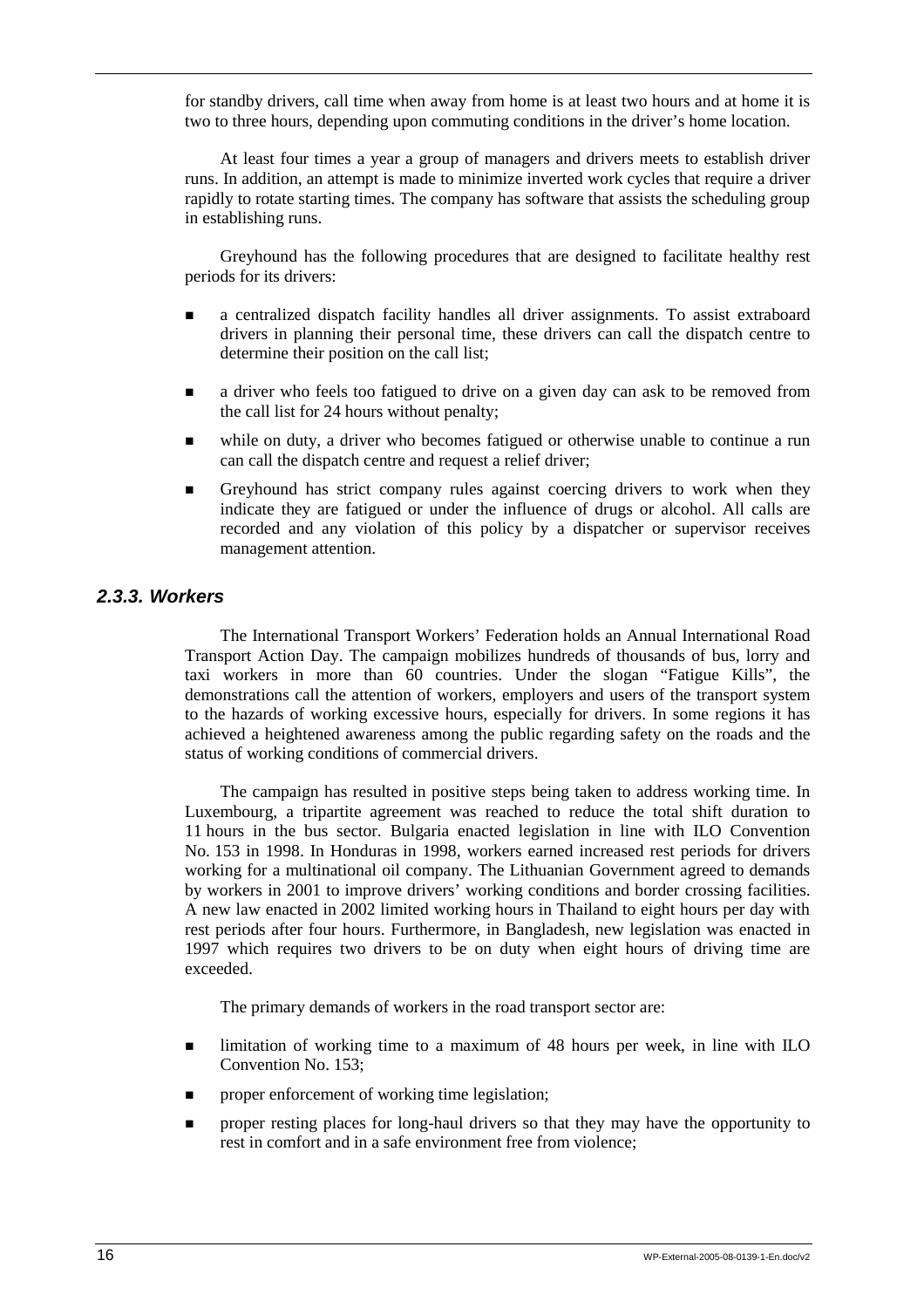! improved administrative procedures and facilities at border crossings so that drivers do not have to wait hours or days without access to basic facilities.

#### **2.3. Employers and workers working together to fight fatigue**

The truck drivers who work for Australian transport and logistics operator Linfox have volunteered to participate in the testing of new drowsiness detection technology, which alerts both the driver and the depot, when the driver is experiencing drowsiness. The technology, known as Optalert, has been developed over the last decade and comprises a pair of glasses fitted with tiny infrared sensors, which monitor all eye and eyelid movements.

When the driver becomes drowsy, these movements become slower. As the sensors detect this slowdown, the information is transmitted to a small in-dash processing unit, which broadcasts an audible alert. The depot is simultaneously informed using satellite technology. The technology has been developed by a Melbourne-based company called Sleep Diagnostics and development is being conducted in conjunction with the Monash Accident Research Centre. The Australian Government has awarded a grant to help further the research.

Source: *Transport News Network*, June 2005.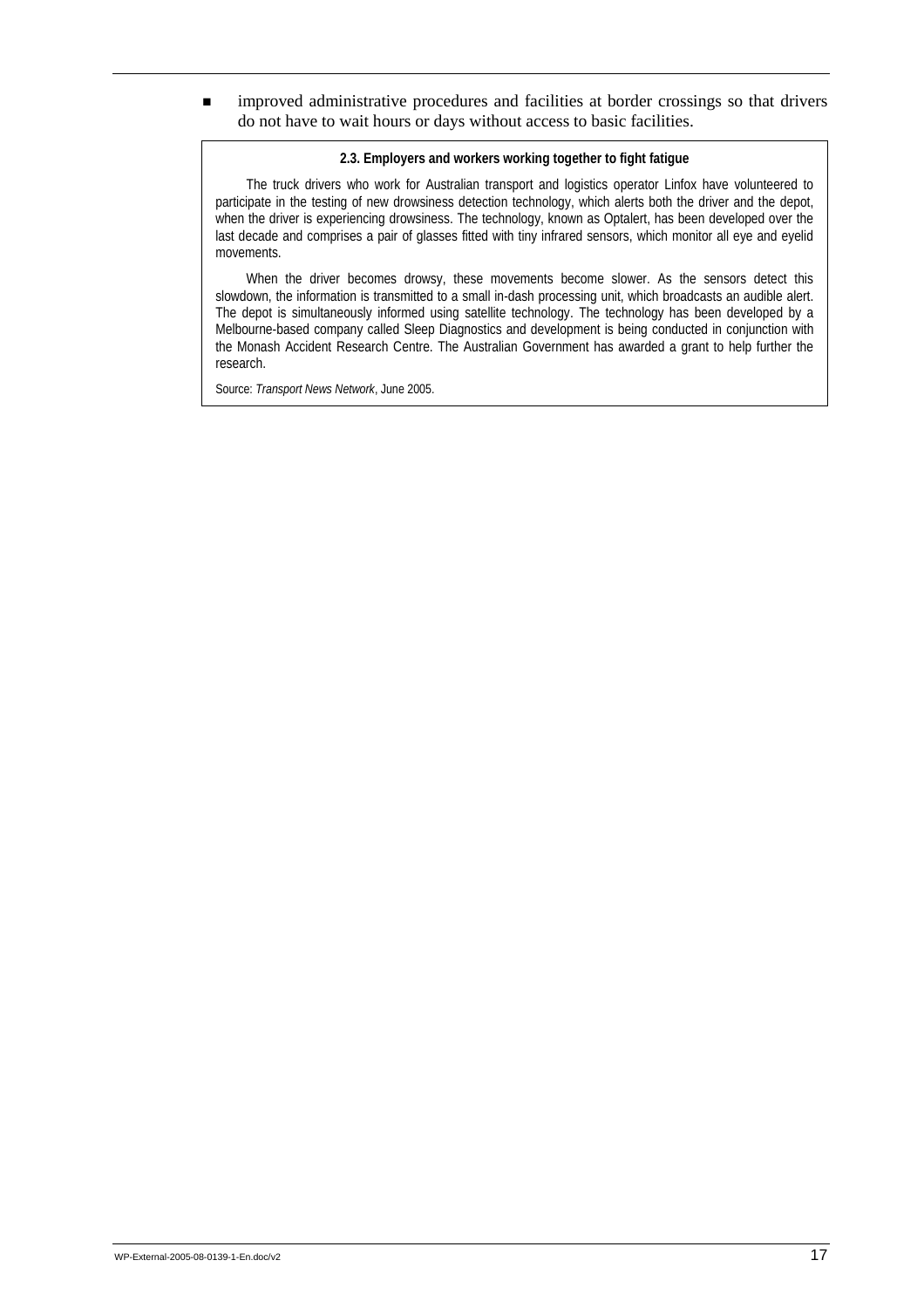# **3. Conclusions**

Commercial road transport occupies an irreplaceable socio-economic position linking supply to demand. It is a necessary link between the various industrial sectors. As the mode that brings the majority of passengers and goods to their final destinations, road transport is indispensable to tourism, trade and the well-being of any economy. Yet the most important safety and health issue, fatigue, is the cause of numerous driving accidents and fatalities each year. The correlation has clearly been established between the length and lateness of driving and the frequency and severity of trucking accidents, but many people fail to address the concern. It must be borne in mind that some of the best-known manmade disasters – Bhopal, Chernobyl, the Exxon Valdez, and the Challenger explosion – involved decisions made during non-traditional working hours by people already working long hours.

Challenges lie ahead for working time in the road transport sector. There is a need to limit excessive hours of work and irregular working hours, and to provide for adequate periods of rest in order to protect the health and safety of road transport workers, and the public. However, these must be achieved with costs in mind. New legislation reducing working hours could also increase the cost of goods carried throughout the supply chain. Over the last several decades, a number of broad economic trends (such as globalization, rapid advances in technology, and new patterns of consumer demand for goods and services in the 24-hour economy) have emerged, which have had an enormous impact on working time in the road transport sector. Some of these have been positive for the industry, while others have been negative.

The study performed by the European Transport Safety Council suggested that the most important factors that will ensure safety are to implement and effectively enforce regulations, and that both working time and driving time need to be considered in the same regulation. They also note however, that powerful economic and social forces influence and control the normative pattern of work of commercial drivers. To balance the need for improved safety and the smooth flow of goods, the Council recommends that the "dialogue between the social partners must move beyond the balancing of economic factors and social conditions of work to fully encompass the critical role working time plays in road transport safety, which should be paramount".

Equating fatigue-related impairment to blood alcohol equivalent provides policy makers and the social partners with a clear index of the extent of impairment associated with fatigue. Improved social dialogue and recognizing that health and safety should supersede other priorities are important in addressing fatigue in the road transport sector. Improving working conditions, by establishing responsible working time and periods of rest for road transport workers that have been established in consultation with the social partners, is an important and necessary step towards managing driver fatigue, and reducing commercial driving accidents and fatalities.

Some countries have recognized the hazards which fatigue presents and have begun to address the issue. However, many others need to develop preventive strategies that can be implemented within the diverse range of political, economical and social environments in which the transport industry operates. The first step is a concerted effort to provide a strong and coherent research base for the development of sound policies. Much is known about sleep, fatigue and the risks involved, yet knowledge of actual working hours and how they should be distributed in the road transport sector is limited. The economic and social determinants of working time need to be balanced to find the right legislation and ample enforcement which satisfies both, and maintains a high level of health and safety.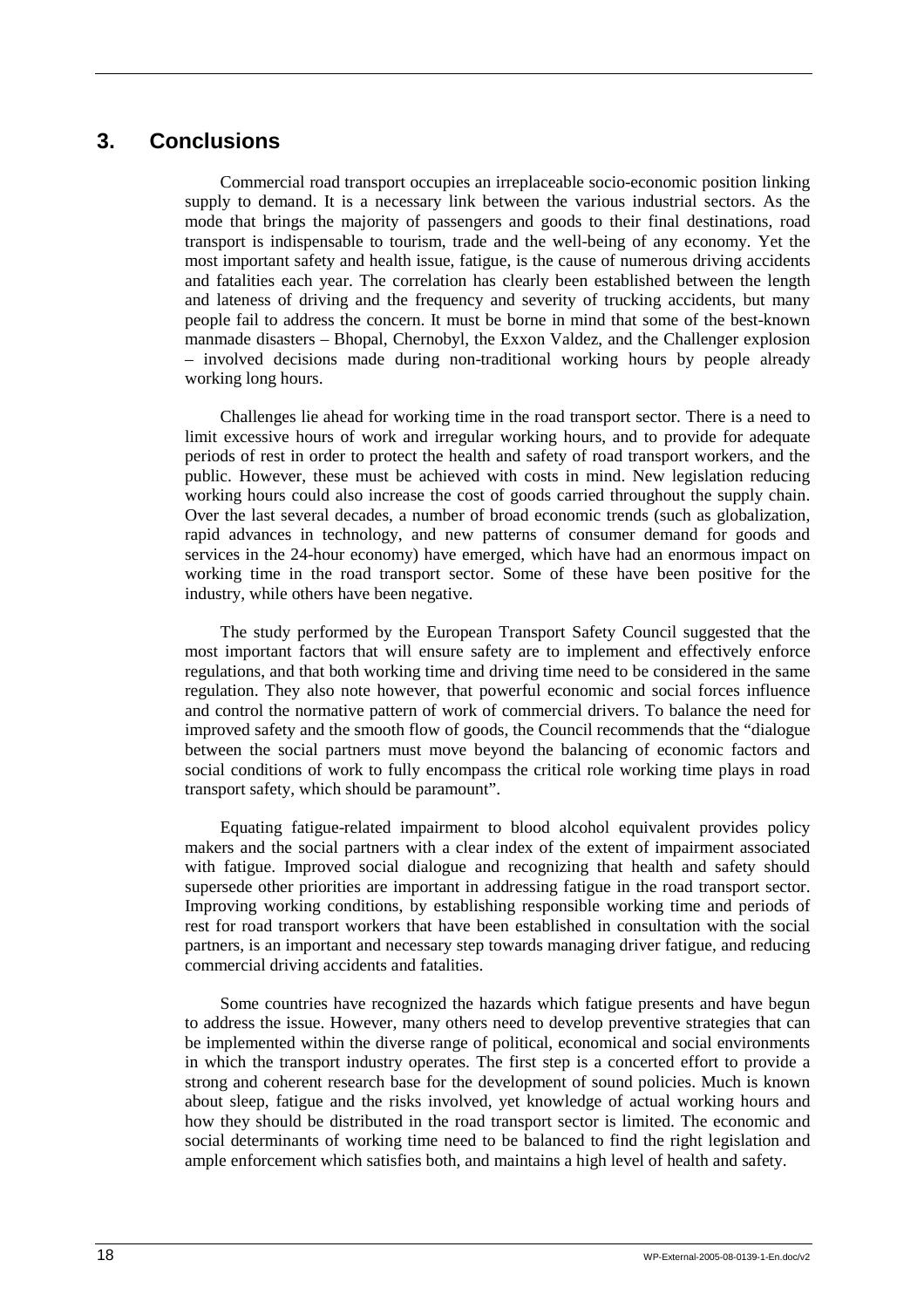The ILO is a valuable platform, through the process of social dialogue, to find the right balance that would improve the working conditions of drivers, whilst maintaining a level playing field for business in the transport sector.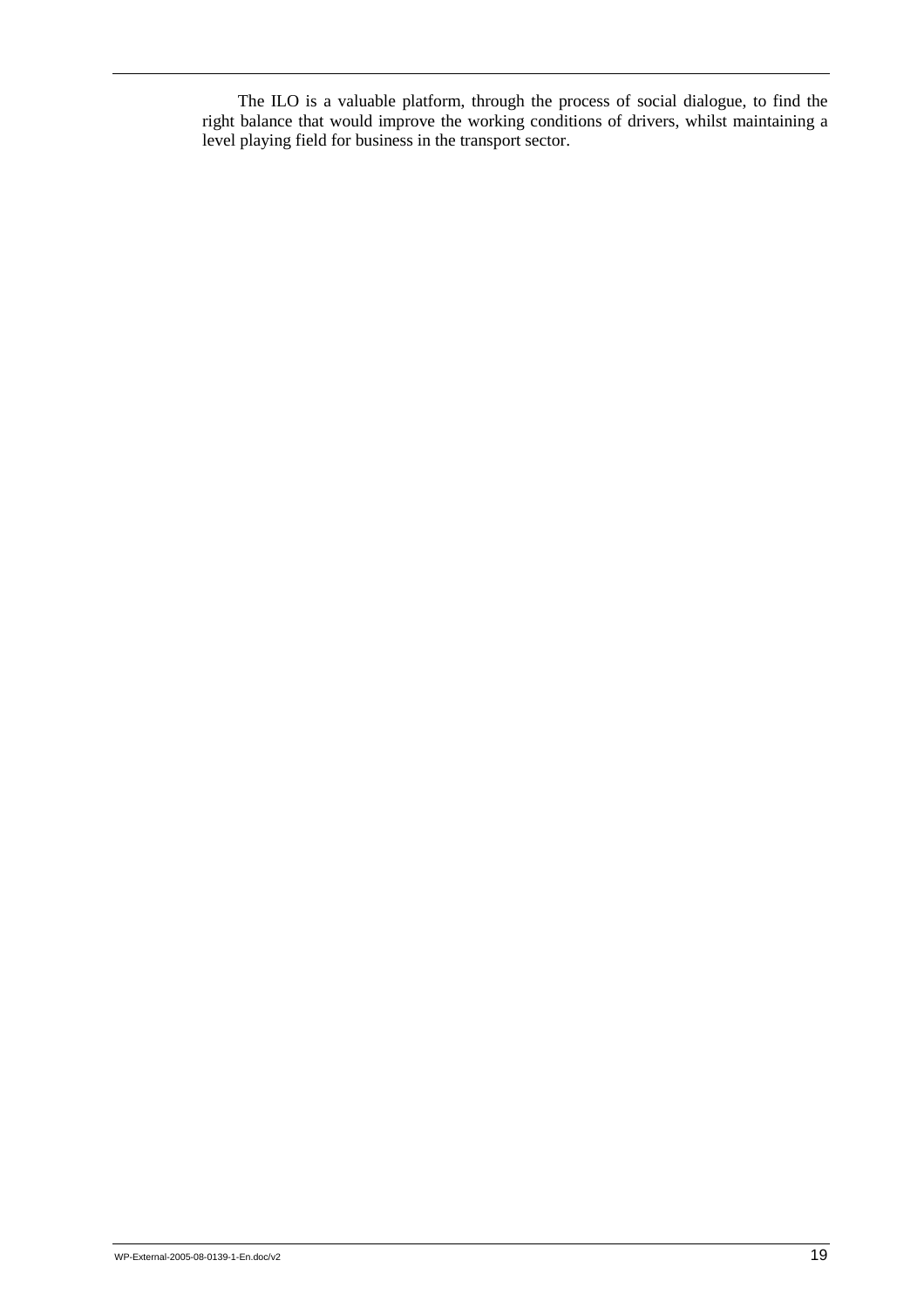|    | Driver fatique quiz - Answers                                                                                                                                                   |
|----|---------------------------------------------------------------------------------------------------------------------------------------------------------------------------------|
| 1. | FALSE. Stimulants are no substitute for sleep. Drinks containing caffeine, such as coffee or cola, can help<br>you feel more alert, but the effects last only for a short time. |
| 2. | FALSE. Sleep is not voluntary. If you're drowsy, you can fall asleep and never even know it. You cannot<br>tell how long you've been asleep.                                    |
| 3. | FALSE. An open window or the radio has no lasting effect on a person's ability to stay awake.                                                                                   |
| 4. | FALSE. The only safe driver is an alert driver. Even the safest drivers become confused and use poor<br>judgment when they are sleepy.                                          |
| 5. | FALSE. Sleep is not money. You can't save it up ahead of time and you can't borrow it. But, just as with<br>money, you can go into debt.                                        |
| 6. | TRUE. The average person needs seven or eight hours of sleep a night. If you go to bed late and wake up<br>early to an alarm clock, you probably are building a sleep debt.     |
| 7. | TRUE. One of the warning signs of a drowsy driver is misjudging surroundings.                                                                                                   |
| 8. | FALSE. Young people need more sleep than adults. Males under 25 are at the greatest risk of falling<br>asleep. Half of the victims of fatigue-related crashes are under 25.     |
| 9. | TRUE. If you are driving and your thoughts begin to wander, it is time to pull over and take a break.                                                                           |
|    | 10. TRUE. Seeing things that are not there is a good indication it is time to stop driving and take a rest.                                                                     |
|    | 11. FALSE. Driving, especially for long distances, reveals a driver's true level of sleepiness. To be safe,<br>drivers should take a break every three hours.                   |
|    | 12. TRUE. During a "micro-sleep" of four or five seconds, a car can travel 100 yards, plenty of time to cause a<br>serious crash.                                               |
|    | Source: United States Department of Transportation Federal Motor Carrier Safety Administration.                                                                                 |
|    |                                                                                                                                                                                 |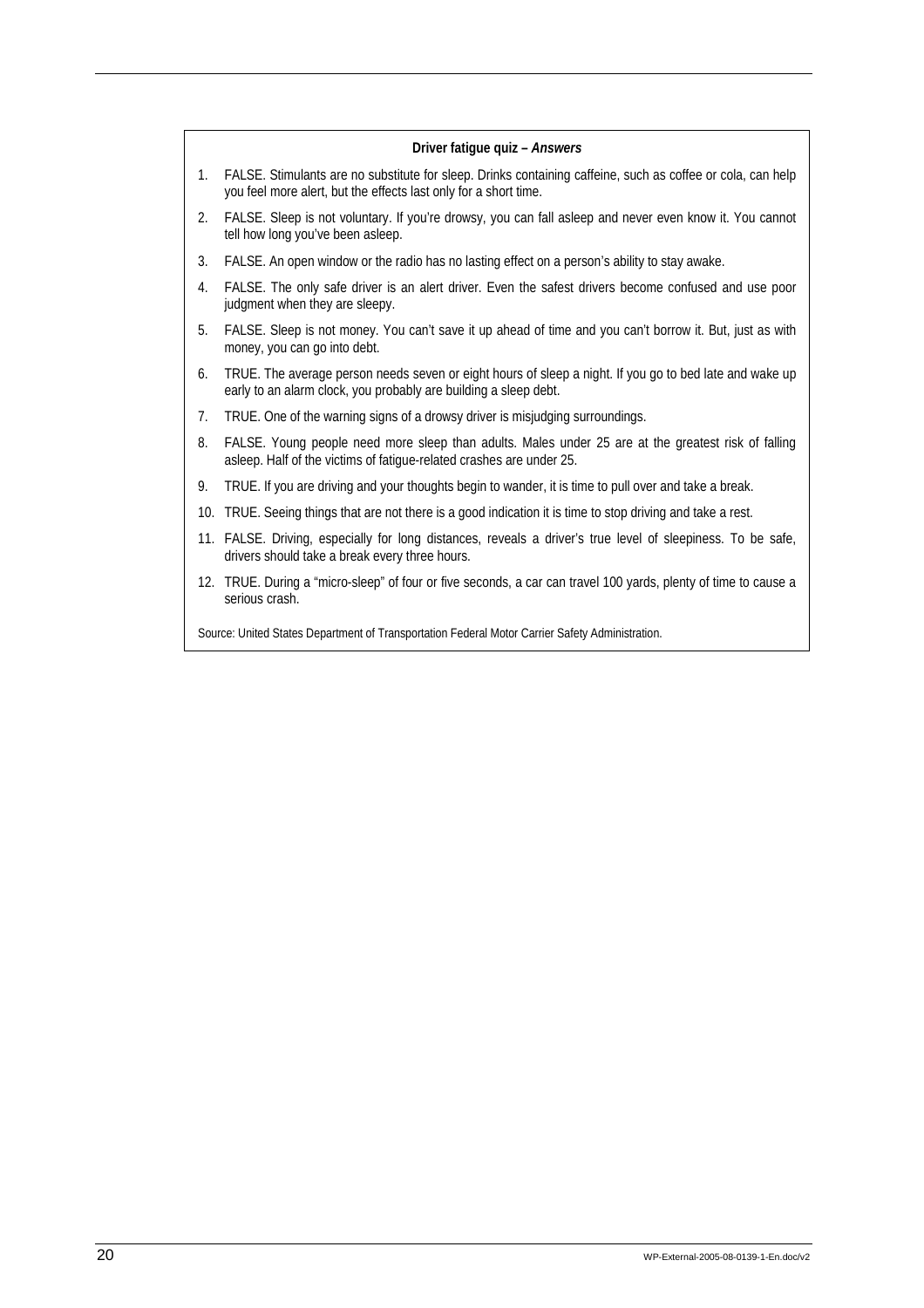# **Sectoral working papers**<sup>1</sup>

|                                                                                                                                                                                                                                                  | Year | Reference |
|--------------------------------------------------------------------------------------------------------------------------------------------------------------------------------------------------------------------------------------------------|------|-----------|
| The Warp and the Web<br>Organized production and unorganized producers in the informal<br>food-processing industry: Case studies of bakeries, savouries'<br>establishments and fish processing in the city of Mumbai<br>(Bombay)<br>(Ritu Dewan) | 2000 | WP.156    |
| Employment and poverty in Sri Lanka: Long-term perspectives<br>(Vali Jamal)                                                                                                                                                                      | 2000 | WP.157    |
| Recruitment of educational personnel<br>(Wouter Brandt and Rita Rymenans)                                                                                                                                                                        | 2000 | WP.158    |
| L'industrie du textile-habillement au Maroc: Les besoins des chefs<br>d'entreprise et les conditions<br>de travail des femmes dans les PME<br>(Riad Meddeb)                                                                                      | 2000 | WP.159    |
| L'évolution de la condition des personnels enseignants de<br>l'enseignement supérieur<br>(Thierry Chevaillier)                                                                                                                                   | 2000 | WP.160    |
| The changing conditions of higher education teaching personnel<br>(Thierry Chevaillier)                                                                                                                                                          | 2000 | WP.161    |
| Working time arrangements in the Australian mining industry:<br>Trends and implications with particular reference to occupational<br>health and safety<br>(Kathryn Heiler, Richard Pickersgill, Chris Briggs)                                    | 2000 | WP.162    |
| Public participation in forestry in Europe and North America:<br>Report of the Team of Specialists<br>on Participation in Forestry                                                                                                               | 2000 | WP.163    |
| Decentralization and privatization in municipal services: The case<br>of health services<br>(Stephen Bach)                                                                                                                                       | 2000 | WP.164    |
| Social dialogue in postal services in Asia and the Pacific: Final<br>report of the ILO-UPU Joint Regional Seminar, Bangkok,<br>23-26 May 2000<br>(Edited by John Myers)                                                                          | 2000 | WP.165    |
| Democratic regulation: A guide to the control of privatized public<br>services through social dialogue<br>(G. Palast, J. Oppenheim, T. McGregor)                                                                                                 | 2000 | WP.166    |
| Worker safety in the shipbreaking industries: An issues paper<br>(Sectoral Activities Department and InFocus Programme<br>on Safety and Health at Work and the Environment)                                                                      | 2001 | WP.167    |
| Safety and health in small-scale surface mines - A handbook<br>(Manfred Walle and Norman Jennings)                                                                                                                                               | 2001 | WP.168    |

<sup>1</sup> Working Papers Nos. 1-155 are not included on this list for reasons of space, but may be requested from the Sectoral Activities Department.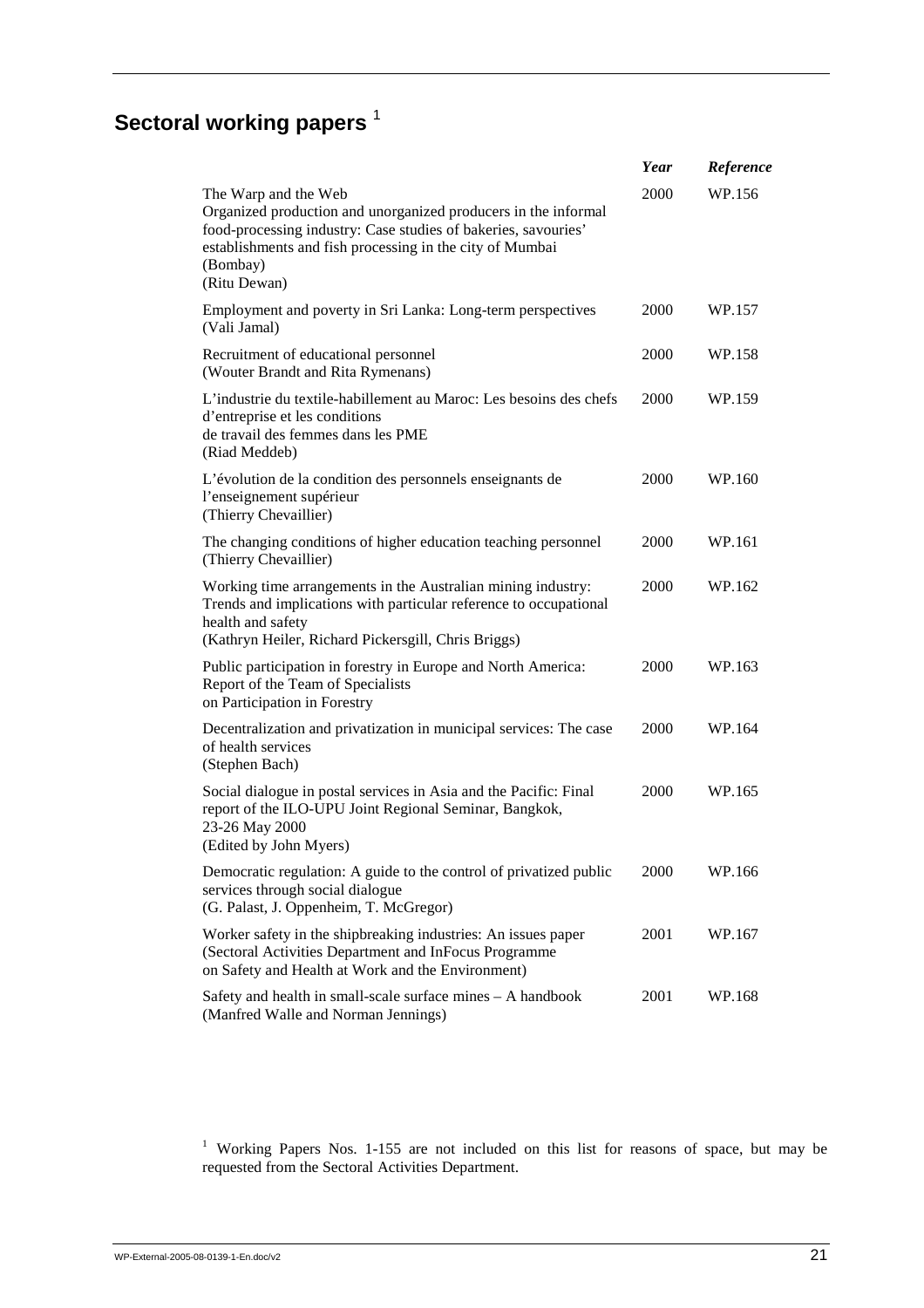|                                                                                                                                                                                     | Year | Reference |
|-------------------------------------------------------------------------------------------------------------------------------------------------------------------------------------|------|-----------|
| Le rôle des initiatives volontaires concertées dans la promotion et<br>la dynamique du dialogue social dans les industries textiles,<br>habillement, chaussure<br>(Stéphanie Faure) | 2001 | WP.169    |
| The role of joint voluntary initiatives in the promotion and<br>momentum of social dialogue in the textile, clothing and footwear<br>industries<br>(Stéphanie Faure)                | 2001 | WP.170    |
| La situation sociale des artistes-interprètes de la musique en Asie,<br>en Afrique et en Amérique latine<br>(Jean Vincent)                                                          | 2001 | WP.171    |
| The social situation of musical performers in Asia, Africa and<br>Latin America<br>(Jean Vincent)                                                                                   | 2001 | WP.172    |
| Guide sur la sécurité et hygiène dans les petites mines à ciel ouvert<br>(Manfred Walle and Norman Jennings)                                                                        | 2001 | WP.173    |
| Seguridad y salud en minas de superficie de pequeña escala:<br>Manual<br>(Manfred Walle and Norman Jennings)                                                                        | 2001 | WP.174    |
| Privatization of municipal services: Potential, limitations and<br>challenges for the social partners<br>(Brendan Martin)                                                           | 2001 | WP.175    |
| Decentralization and privatization of municipal services: The<br>perspective of consumers and their organizations<br>(Robin Simpson)                                                | 2001 | WP.176    |
| Social and labour consequences of the decentralization and<br>privatization of municipal services: The cases of Australia and<br>New Zealand<br>(Michael Paddon)                    | 2001 | WP.177    |
| 1st European Forest Entrepreneurs' Day, September 16, 2000<br>(European Network of Forest Entrepreneurs ENFE)                                                                       | 2001 | WP.178    |
| The world tobacco industry: trends and prospects<br>(Gijsbert van Liemt)                                                                                                            | 2002 | WP.179    |
| The construction industry in China: Its image, employment<br>prospects and skill requirements<br>(Lu You-Jie and Paul W. Fox)                                                       | 2001 | WP.180    |
| The impact of 11 September on the aviation industry<br>(Peter Spence Morrell and Fariba Alamdari)                                                                                   | 2002 | WP.181    |
| The impact of 11 September on the civil aviation industry: Social<br>and labour effects<br>(Prof. Peter Turnbull and Geraint Harvey)                                                | 2002 | WP.182    |
| Employment trends in the tobacco sector in the United States: A<br>study of five states<br>(Maureen Kennedy)                                                                        | 2002 | WP.183    |
| Tobacco: An economic lifeline? The case of tobacco farming in<br>the Kasungu Agricultural Development Division, Malawi<br>(Michael Mwasikakata)                                     | 2002 | WP.184    |
| A study of the tobacco sector in selected provinces of Cambodia<br>and China<br>(Yongqing He, Yuko Maeda, Yunling Zhang)                                                            | 2002 | WP.185    |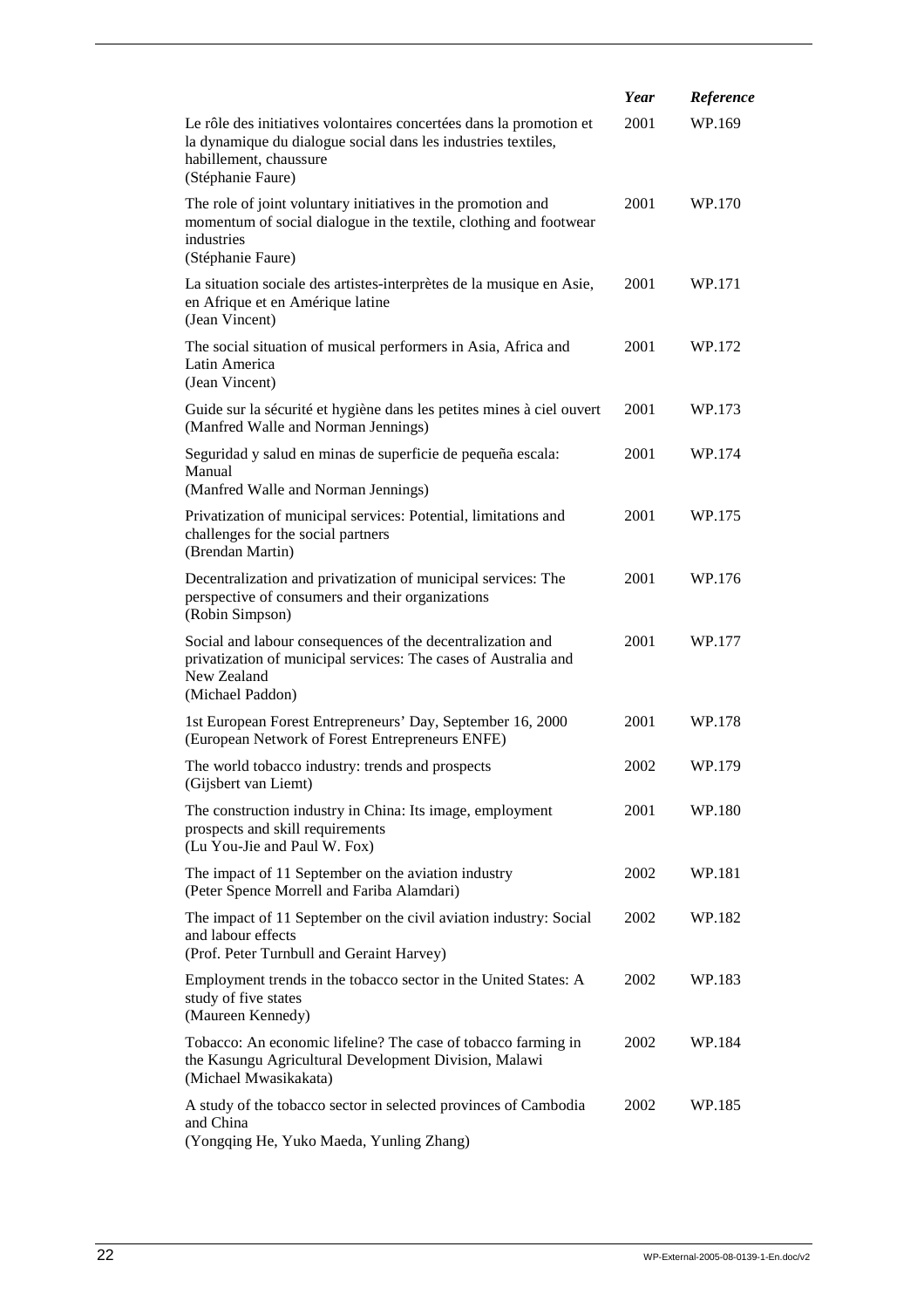|                                                                                                                                                                                    | Year | Reference |
|------------------------------------------------------------------------------------------------------------------------------------------------------------------------------------|------|-----------|
| Child performers working in the entertainment industry: An<br>analysis of the problems faced<br>(Katherine Sand)                                                                   | 2003 | WP.186    |
| Informal labour in the construction industry in Nepal<br>(Kishore K. Jha)                                                                                                          | 2002 | WP.187    |
| The construction labour force in South Africa: A study of informal<br>labour in the Western Cape<br>(Jane English and Georg Mbuthia)                                               | 2002 | WP.188    |
| Social dialogue in health services – Case studies in Brazil,<br>Canada, Chile, United Kingdom<br>(Jane Lethbridge)                                                                 | 2002 | WP.189    |
| Teachers and new ICT in teaching and learning modes of<br>introduction and implementation impact<br>implications for teachers<br>(Chris Duke)                                      | 2002 | WP.190    |
| Best practice in social dialogue in public service reform: A case<br>study of the Norwegian Agency for Development Co-operation<br>(NORAD)<br>(Torunn Olsen)                       | 2002 | WP.191    |
| Best practice in social dialogue in public service emergency<br>services in South Africa<br>(Bobby Mgijima)                                                                        | 2003 | WP.192    |
| Case studies in social dialogue in the public emergency services -<br>Argentina<br>(Laura El Halli Obeid and Liliana Beatriz Weisenberg)                                           | 2003 | WP.193    |
| Employment trends in the tobacco sector: Selected provinces of<br><b>Bulgaria and Turkey</b><br>(Roska Ivanovna Petkova and Nurettin Yildirak)                                     | 2003 | WP.194    |
| How to prevent accidents on small construction sites<br>(Illustrated by Rita Walle)                                                                                                | 2003 | WP.195    |
| Sectoral trends: A survey<br>(Katherine A. Hagen)                                                                                                                                  | 2003 | WP.196    |
| The impact of the restructuring of civil aviation on employment<br>and social practices<br>(Bert Essenberg)                                                                        | 2003 | WP.197    |
| Raising awareness of forests and forestry. Report of the<br>FAO/ECE/ILO Team of Specialists<br>on Participation in Forestry and the FAO/ECE Forest<br><b>Communicators Network</b> | 2003 | WP.198    |
| Teaching and the use of ICT in Hungary<br>(Eva Tót)                                                                                                                                | 2003 | WP.199    |
| Violence and stress at work in the postal sector<br>(Sabir I. Giga, Helge Hoel and Cary L. Cooper)                                                                                 | 2003 | WP.200    |
| Violence and stress at work in the performing arts and in<br>journalism<br>(Sabir I. Giga, Helge Hoel and Cary L. Cooper)                                                          | 2003 | WP.201    |
| Making ends meet: Bidi workers in India today. A study of four<br>states                                                                                                           | 2003 | WP.202    |
| Civil aviation: The worst crisis ever?<br>(Bert Essenberg)                                                                                                                         | 2003 | WP.203    |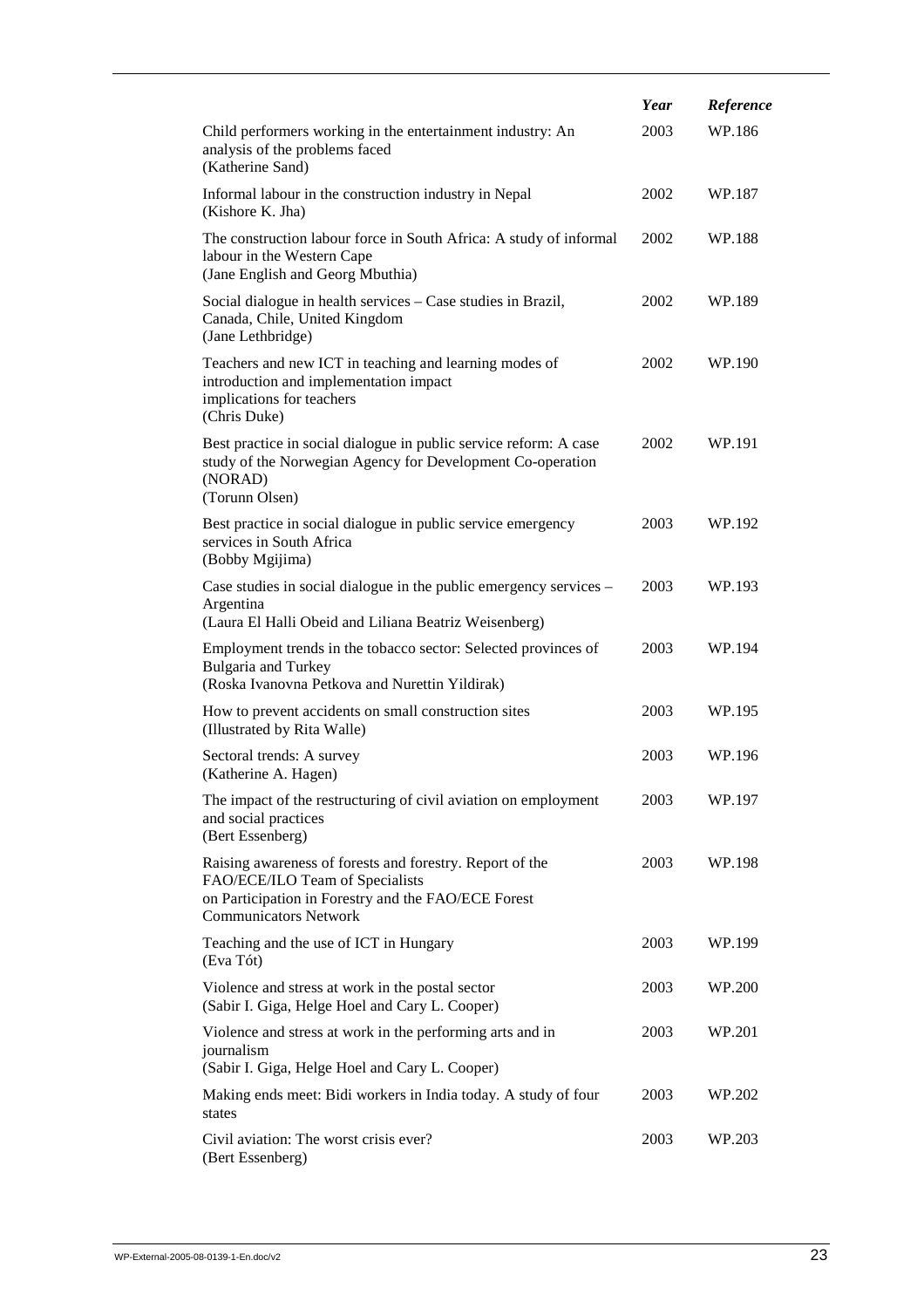|                                                                                                                                                                    | Year | Reference |
|--------------------------------------------------------------------------------------------------------------------------------------------------------------------|------|-----------|
| Informal labour in the construction industry in Kenya: A case<br>study of Nairobi<br>(Winnie V. Mitullah and Isabella Njeri Wachira)                               | 2003 | WP.204    |
| Violence and stress at work in the transport sector<br>(Bert Essenberg)                                                                                            | 2003 | WP.205    |
| The impact of Severe Acute Respiratory Syndrome (SARS) on<br>health personnel<br>(Christiane Wiskow)                                                               | 2003 | WP.206    |
| How we work and live. Forest workers talk about themselves<br>(Bernt Strehlke)                                                                                     | 2003 | WP.207    |
| Workplace violence in service industries with implications for the<br>education sector: Issues, solutions and resources<br>(Richard Verdugo and Anamaria Vere)     | 2003 | WP.208    |
| International migration of health workers: Labour and social<br>issues<br>(Stephen Bach)                                                                           | 2003 | WP.209    |
| Violence and stress at work in financial services<br>(Sabir I. Giga, Helge Hoel and Cary L. Cooper)                                                                | 2003 | WP.210    |
| Violence and stress in hotels, catering and tourism sector<br>(Helge Hoel and Ståle Einarsen)                                                                      | 2003 | WP.211    |
| Employment and human resources in the tourist industry in Asia<br>and the Pacific<br>(Travel Research International, London)                                       | 2003 | WP.212    |
| Democracy and public-private partnerships<br>(Jerrold Oppenheim and Theo MacGregor)                                                                                | 2003 | WP.213    |
| Social dialogue in the public emergency services in a changing<br>environment (Bulgaria)<br>(Pavlina Popova)                                                       | 2003 | WP.214    |
| Training of machine operators for mechanized wood harvesting. A<br>study carried out under the EU-funded ERGOWOOD project<br>(Bernt Strehlke and Kristin Warngren) | 2004 | WP.215    |
| Social dialogue in the public emergency services: A case study on<br>Kenya - pdf, 146k<br>(Leopold Mureithi)                                                       | 2004 | WP.216    |
| Public emergency services: Social dialogue in a changing<br>environment: A study on Japan<br>(Minawa Ebisui)                                                       | 2004 | WP.217    |
| Academic tenure and its functional equivalent in post secondary<br>education<br>(Donald C. Savage)                                                                 | 2004 | WP.218    |
| Study of the Kerala Construction Labour Welfare Fund<br>(R.P. Nair)                                                                                                | 2004 | WP.219    |
| The Joint FAO/ECE/ILO Committee: Fifty years of international<br>cooperation in forestry<br>(T.J. Peck and E.G. Richards)                                          | 2004 | WP.220    |
| La permanence et son équivalent fonctionnel dans l'enseignement<br>postsecondaire<br>(Donald C. Savage)                                                            | 2004 | WP.221    |
| Academic employment structures in higher education: The<br>Argentine case and the academic profession in Latin America<br>(Garcia de Fanelli)                      | 2004 | WP.222    |